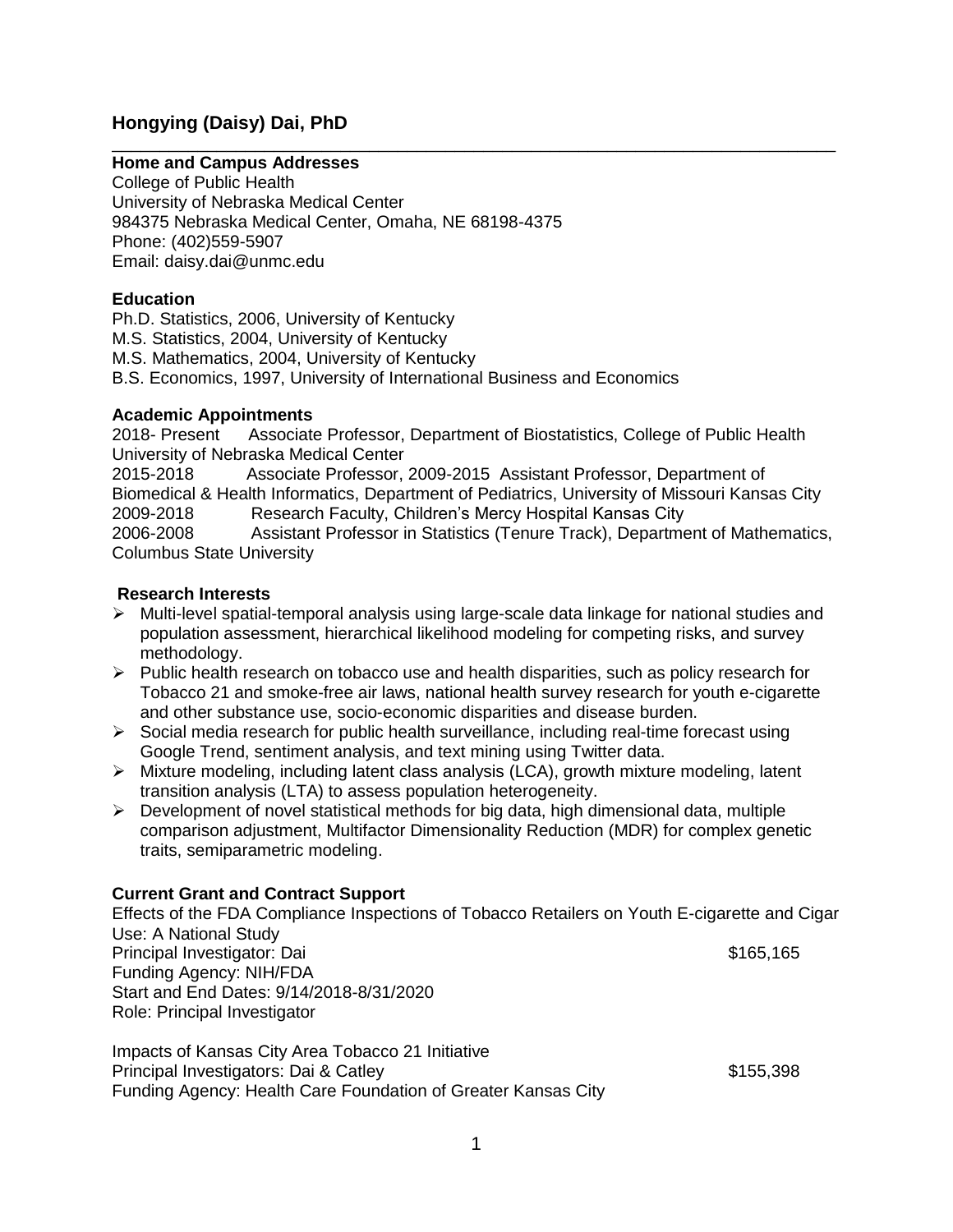Start and End Dates: 6/15/2017-6/14/2020 Role: Principal Investigator

Sterol and Isoprenoid Diseases Consortium Supplement 2018 Principal Investigator: Rizzo **\$58,479**  $\sim$  \$58,479 Funding Agency: NIH/ NCATS Start and End Dates: 9/15/2018-8/30/2019 Role: Biostatistician

Great Plains IDeA-CTR Principal Investigator: Rizzo **\$14,584,760** \$14,584,760 Funding Agency: NIH/DHHS/NIGMS Start and End Dates: 10/1/2018-06/30/2021 Role: Co-Investigator

#### **Completed**

Targeting PGE2 Receptors to attenuate shear stress-induced glomerular injury. \$2,006,845 Principal Investigator: Srivastava Funding Agency: NIH/NIDDK Start and End Dates: 8/27/2016-4/30/2021 Role: Co-Investigator

Longitudinal test of adherence &control in kids new to T1 diabetes &5-9 yrs old \$1,776,142 Principal Investigator: Patton Funding Agency: NIH (NIDDK) Start and End Dates: 8/1/2014-7/31/2019 Role: Co-Investigator

Noncoding RNA and phenotypic variation in chromosome 22q11.2 deletion syndrome \$141,632 Principal Investigator: Raje Funding Agency: New Investigator Award, Children's Mercy Start and End Dates: 7/1/2015-6/30/2018 Role: Co-Investigator

The Effect of Treating Insulin Resistance & Androgen Excess on Metabolic and Neurofunctional Aspects of Adolescent PCOS **\$140,000** \$140,000 Principal Investigator: Burgert Funding Agency: Katharine Berry Richardson, Children's Mercy Start and End Dates: 7/1/2015-6/30/2018 Role: Co-Investigator

Effect of obesity on pantoprazole pharmacokinetics and CYP2V19 activity in children and adolescents with GERD: a pilot study. **\$100,000 \$100,000** Principal Investigator: Shakhnovich Funding Agency: Marion Merrell Down Fund, Children's Mercy Start and End Dates: 1/1/2013 - 8/31/2017 Role: Co-Investigator

Healthy home technical studies grant \$748,000 healthy home technical studies grant Principal Investigator: Kennedy Funding Agency: Housing & Urban Development (HUD)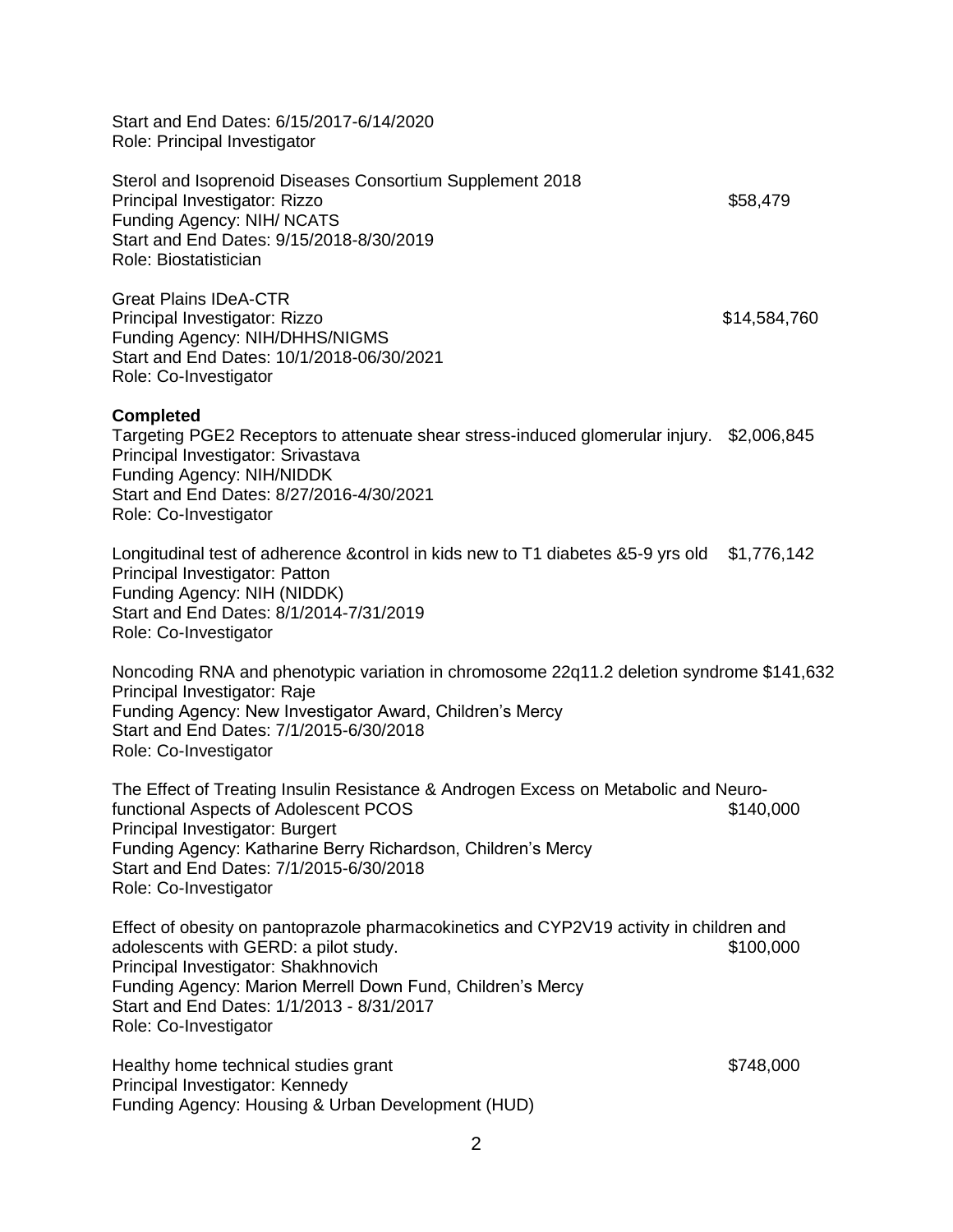Start and End Dates: 11/01/2013 – 10/31/2017 Role: Co-Investigator

Autism and Obesity: Co-Occurring Conditions or Drug Side-Effects? Principal Investigator: Talebizadeh Funding Agency: Department of Defense Start and End Dates: 9/30/2014-9/29/2016 Role: Co-Investigator

Enteral Feeding Set Handling Techniques: A Comparison of Bacterial Growth, Nursing Time, Labor, and Material Cost  $\sim$  85000 Principal Investigator: Lyman Funding Agency: Jonathan Rhoads Foundation from ASPEN Start and End Dates: 7/1/2015-6/30/2016 Role: Biostatistician

Genetic variation and variability in posaconazole pharmacokinetics in children \$200,000 Principal Investigator: Yin Funding Agency: Marion Merrell Dow Award Start and End Dates: 7/1/2014-6/30/2016 Role: Biostatistician

Role of HbA1c Variability in Risk Prediction Models for Diabetes Mellitus (DM) Nephropathy in Children with Type I Diabetes Principal Investigator: Sripriya Raman Funding Agency: Frontiers The Heartland Institute for Clinical and Translational Research Start and End Dates: 3/1/2013-2/28/2014 Role: Co-Investigator

WEBSMART: Efficacy and Web-based Pain Self-management for adolescents with JIA. Principal Investigator: Connelly **\$2,047,717** Funding Agency: NIH (NIAMS) Start and End Dates: 9/15/2011-6/30/2016 Role: Connelly

Chronic Graft versus Host Disease Treated with Extracorporeal Photopheresis Principal Investigator: Abhyankar and Dalal Funding Agency: Midwest Cancer Alliance Start and End Dates: 12/4/2009 -6/30/2015 Role: Biostatistician

Analysis of circadian genes in autism: characterization of alternative splicing profile of JARID1 genes  $$50,000$ Principal Investigator: Talebizadeh Funding Agency: Kansas City Area Life Sciences Institute Start and End Dates: 7/1/2013 – 6/29/2014 Role: Biostatistician

The Impact of Dietary Fatty Acids on the Development of Food Allergic Sensitization Principal Investigator: Ciaccio **\$20,000**  $$20,000$ Funding Agency: Paul Henson Award (Children's Mercy Hospital)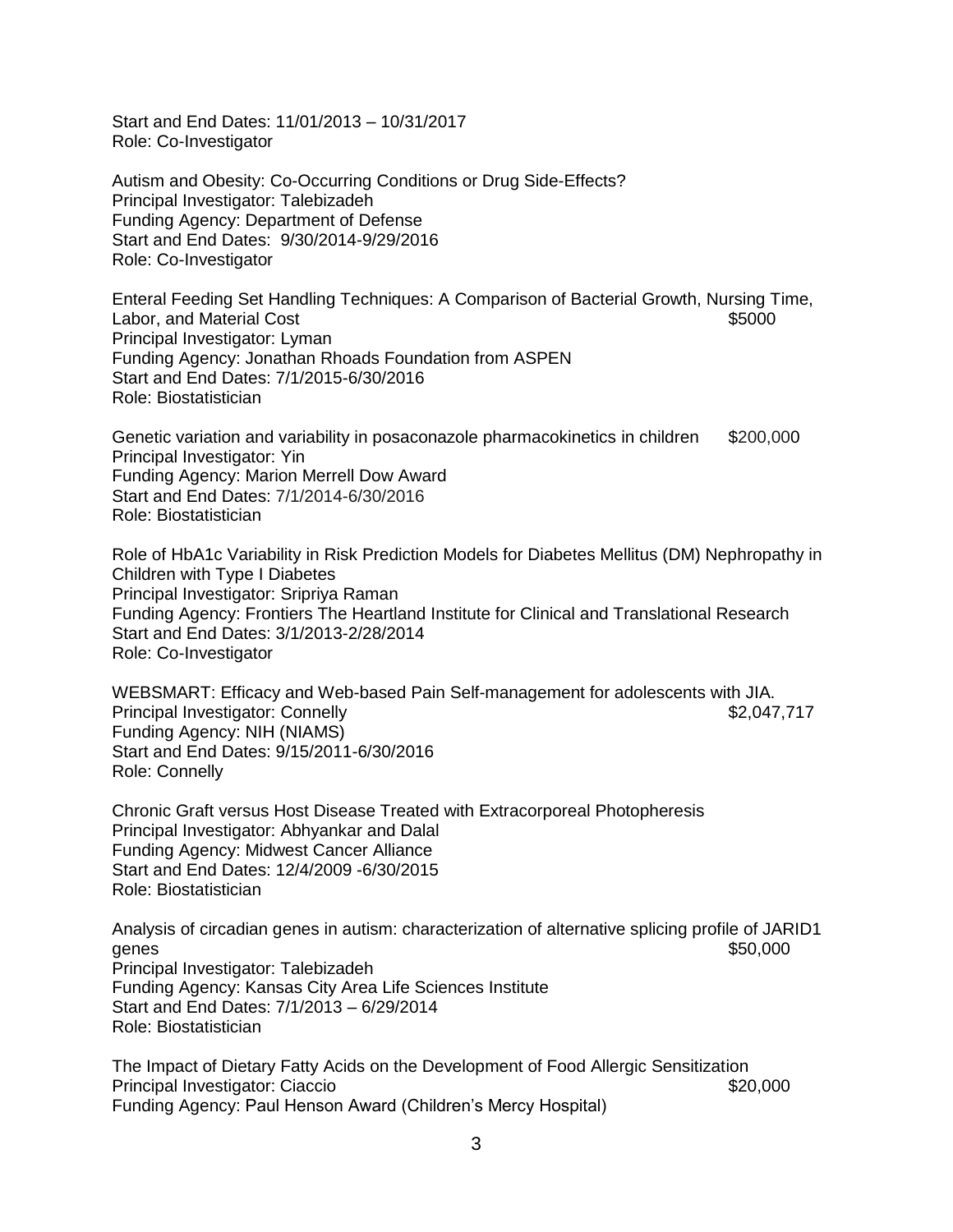Start and End Dates: 1/1/2013 – 12/31/201 Role: Biostatistician

Use of Oral Baclofen for Treatment of Spasticity of Cerebral Palsy in Children \$549,528 Principal Investigator: Brunstrom Funding Agency: NIH Start and End Dates: 8/1/2007-6/30/2011 Role: Biostatistician

# **Statistical Software Development**

R package "CombinePValue" to test whether a vector of p-values are jointly significant when we combine them together, available in cran.r-project.org.

# **Honors and Awards**

- 2017 Children's Mercy Hospital, Research Impact Award
- 2016 Honorarium and Travel Award for invited presentation at the 2016 SOCN New Data Linkages Conference (sponsored by NSF)
- 2014 Travel Award for the Beyond Bioinformatics Opening Workshop, Statistical and Applied Mathematical Sciences Institute (NSF, Duke, NCSU, UNC, NISS)
- 2014 Travel Award for 2014 Conference on Nonparametric Statistics for Big Data
- 2013 Travel Award for 2013 ENAR Workshop for Junior Researchers in Biostatistics
- 2012 Bursary Award for research collaboration, issued by  $1_{st}$  Short Course on Statistical Genetics and Genomics, University of Alabama at Birmingham
- 2011 Travel Award for NIH Funded 1<sup>st</sup> Short Course on Statistical Genetics and Genomics, University of Alabama at Birmingham
- 2006 Biopharmaceutical Student Paper Competition Award (first place), Joint Statistical Meeting of American Statistical Association
- 2006 R.L. Anderson Award for Best Student, Department of Statistics, University of Kentucky)

# **Publications**

# *Statistical Methodology and High Dimensional Data Research*

- 1. **Dai H**, Charnigo, R. A Sentiment Analysis of MERS-COV Outbreak through Twitter Social Media Monitoring. *JP Journal of Biostatistics.* 2018, 15 (2): 107-125.
- 2. **Dai H**, Wu G, Wu M, Zhi D. An Optimal Bahadur-efficient Method in Detection of Sparse Signals with Applications to Pathway Analysis in Sequencing Association Studies. *PLoS ONE.* 2016 [Impact Factor=2.8] PMID:27380176 PMCID: [PMC4933358](https://www.ncbi.nlm.nih.gov/pmc/articles/PMC4933358/)
- 3. **Dai H,** Charnigo R. Compound Hierarchical Correlated Beta Mixture with an Application to Cluster Mouse Transcription Factor DNA Binding Data. *Biostatistics.* 2015 [Impact Factor=1.8] PMID:25964663 PMCID[:PMC4701176](https://www.ncbi.nlm.nih.gov/pmc/articles/PMC4701176/)
- 4. **Dai H**, Charnigo R. D\_CDF Test of Negative Log Transformed P-values with Application to Genetic Pathway Analysis. *Statistics and Its Interface*. 2014, 7(2): 187-200. [Impact Factor=2.9]
- 5. **Dai H**, Leeder S, Cui Y. A Modified Generalized Fisher Method for Combining Probabilities from Dependent Tests. *Frontiers in Genetics.* 2014, 20. [Impact Factor=3.9], PMID: 24600471, PMCID: [PMC3929847.](https://www.ncbi.nlm.nih.gov/pmc/articles/PMC3929847/)
- 6. Fan Q, Charnigo R, Talebizadeh Z, **Dai H**. Hypothesis Testing in Normal Admixture Models to Detect Heterogeneous Genetic Signals. *Journal of Biometrics and Biostatistics*. 2014, 5:5.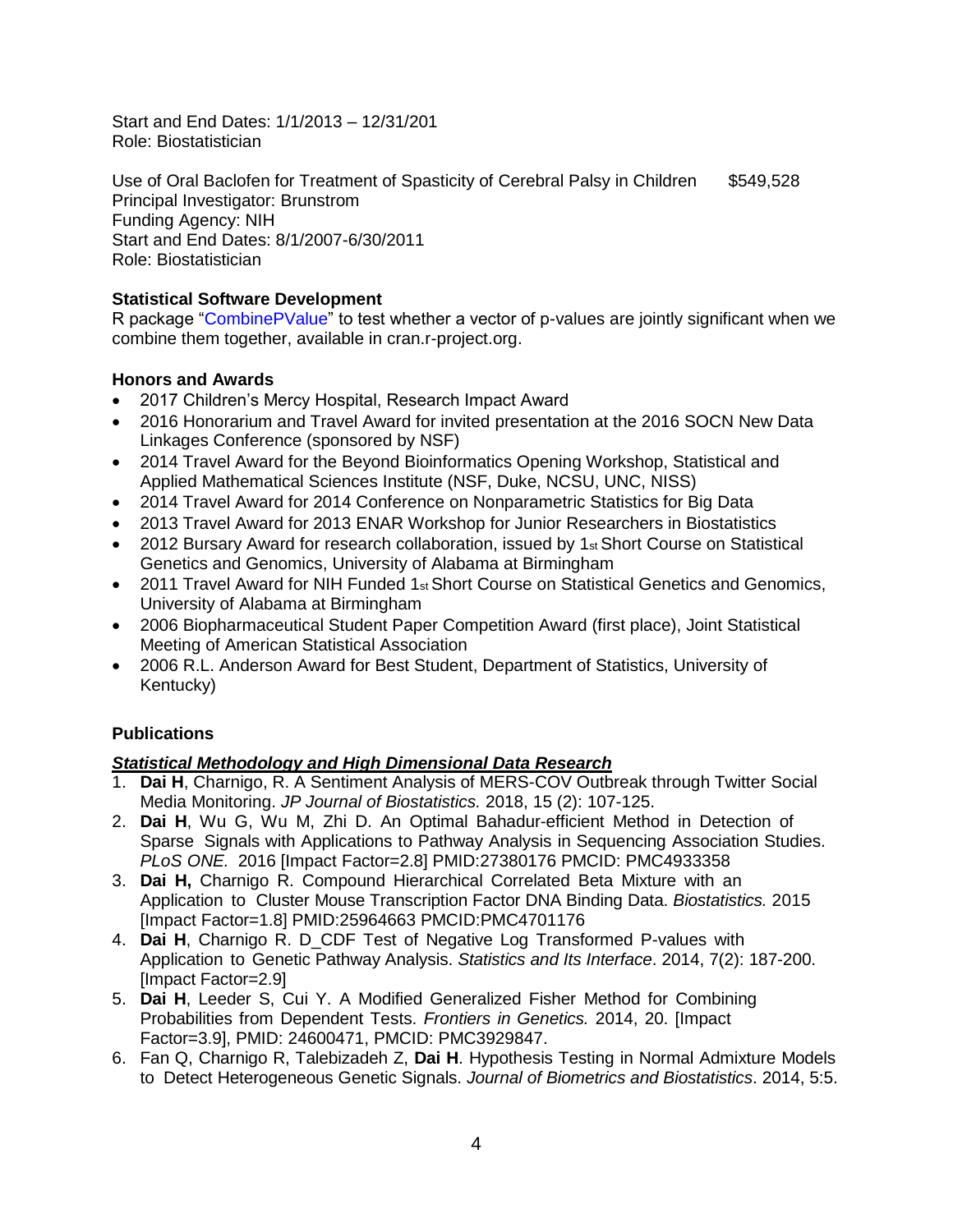- 7. **Dai H**, Charnigo R, Vyhlidal C, Jones B, Bhandary M. Mixed Modeling and Sample Size Calculations for Identifying Housekeeping Genes. *Statistics in Medicine.* 2013, 32(18): 3115-25. [Impact Factor=2.1], PMID: 3444319.
- 8. **Dai H**, Charnigo R, Becker M, Leeder J, Motsinger-Reif A. Risk Score Modeling of Multiple Gene to Gene Interactions using Aggregated-Multifactor Dimensionality Reduction. *BMC BioDat*a Mining. 2013, 6(1):1. [Impact Factor=2.2] PMID:23294634 PMCID: [PMC3560267](https://www.ncbi.nlm.nih.gov/pmc/articles/PMC3560267/)
- 9. Bhandary M, **Dai H**. An Alternative Test for the Equality of Variances for Several Populations in Randomized Complete Block Design. *Statistical Methodology*. 2013, 11, 22- 35.
- 10. Charnigo R, Qian F, Bittel D, **Dai H**. Testing Unilateral versus Bilateral Normal Contamination. *Statistics and Probability Letters*. 2013, 83 (1): 163-167.
- 11. Charnigo R, Zhou F, **Dai H**. Contaminated Chi-Square Modeling and Large-Scale ANOVA Testing. *Journal of Biometrics and Biostatistics*. 2013, 4:1.
- 12. **Dai H**, Herskovic J, and Anton M. Comparison of Experimental Designs and Measurement Types: Two Satiety Studies, *Food Science and Technology Letters*. 2014, 5(1): 52-58.
- 13. **Dai H**, Charnigo R, Srivastava T, Talebizadeh Z, Ye S. Integrating P-values for Genetic and Genomic Data Analysis. *Journal of Biometrics and Biostatistics*. 2012, 3:e117.
- 14. **Dai H**, Bhandary M, Becker M, Leeder S, Gaedigk R, Motsinger-Reif A. Global Tests of P-values for Multifactor Dimensionality Reduction Models in Selection of Optimal Number of Target Genes. *BMC BioData Mining*. 2012, 5(3). [Impact Factor=2.2] PMID: 22616673 PMCID: [PMC3508622](https://www.ncbi.nlm.nih.gov/pmc/articles/PMC3508622/)
- 15. Deng W, Charnigo R, **Dai H**, Kirby RS. Characterizing Components in a Mixture Model for Birthweight Distribution. *Journal of Biometrics & Biostatistics*. 2011, 2(118).
- 16. **Dai H** and Charnigo R. Contaminated Normal Modeling with Application in Microarray Experiments. *Canadian Journal of Statistics.* 2010, 38(2): 315-332.
- 17. Hao J, Bathke A, Skees JR, and **Dai H**. Weather Risks, Ratemaking, and Modeling the Tail Distribution: An Application of Extreme Value Theory. *International Journal of Ecological Economics and Statistics*. 2011, 20 (W11): 51-68.
- 18. Bhandary M, **Dai H**. An Alternative Test for the Equality of Variances for several Populations. *Journal of Communications in Statistics – Simulation and Computation.* 2009, 38(1): 109-117.
- 19. **Dai H**, Charnigo R. Inferences in Contaminated Regression and Density Models. *Sankhya*. 2008, 69(4): 842-869.
- 20. **Dai H**, Charnigo, R. Omnibus Testing and Gene Filtration in Microarray Data Analysis. *Journal of Applied Statistics*. 2007, 34(10): 1165-1183.

# *Population Health and Policy Research on Tobacco Use and Health Disparities*

- 21. **Dai H**. Changes in Flavored Tobacco Product Use among Current Youth Tobacco Users in the United States: 2014 - 2017. *JAMA Pediatrics.* 2019. [Impact Factor=10.8], PMID: 30615022, [Altmetric:](https://jamanetwork.altmetric.com/details/53591363/news) 82
- 22. **Dai H**, Catley D, Richter K, Goggin K, Ellerbeck. Electronic Cigarettes and Future Marijuana Use: A Longitudinal Study. *Pediatrics*. 2018 May;141(5). [Impact Factor=5.8], PMID: 29686146, [Altmetric: 218](https://www.altmetric.com/details/38887591/news)
- 23. **Dai H**. Attitudes toward Tobacco 21 among U.S. Youth. *Pediatrics*. 2017 Jul;140(1). [Impact Factor=5.8], PMID: 28630116, [Altmetric: 85](https://www.altmetric.com/details/21203388)
- 24. **Dai H**. Tobacco Product Use Among Lesbian, Gay, and Bisexual Adolescents. *Pediatrics.* 2017 Apr;139(4). [Impact Factor=5.8], PMID: 28348201, [Altmetric: 109](https://www.altmetric.com/details/18169768/news)
- 25. **Dai H**, Hao J. Flavored Electronic Cigarette Use and Smoking Among Youth. *Pediatrics.* 2016 Dec; 138(6). [Impact Factor=5.8], PMID: 27940718, [Altmetric: 821](https://www.altmetric.com/details/13415143/news)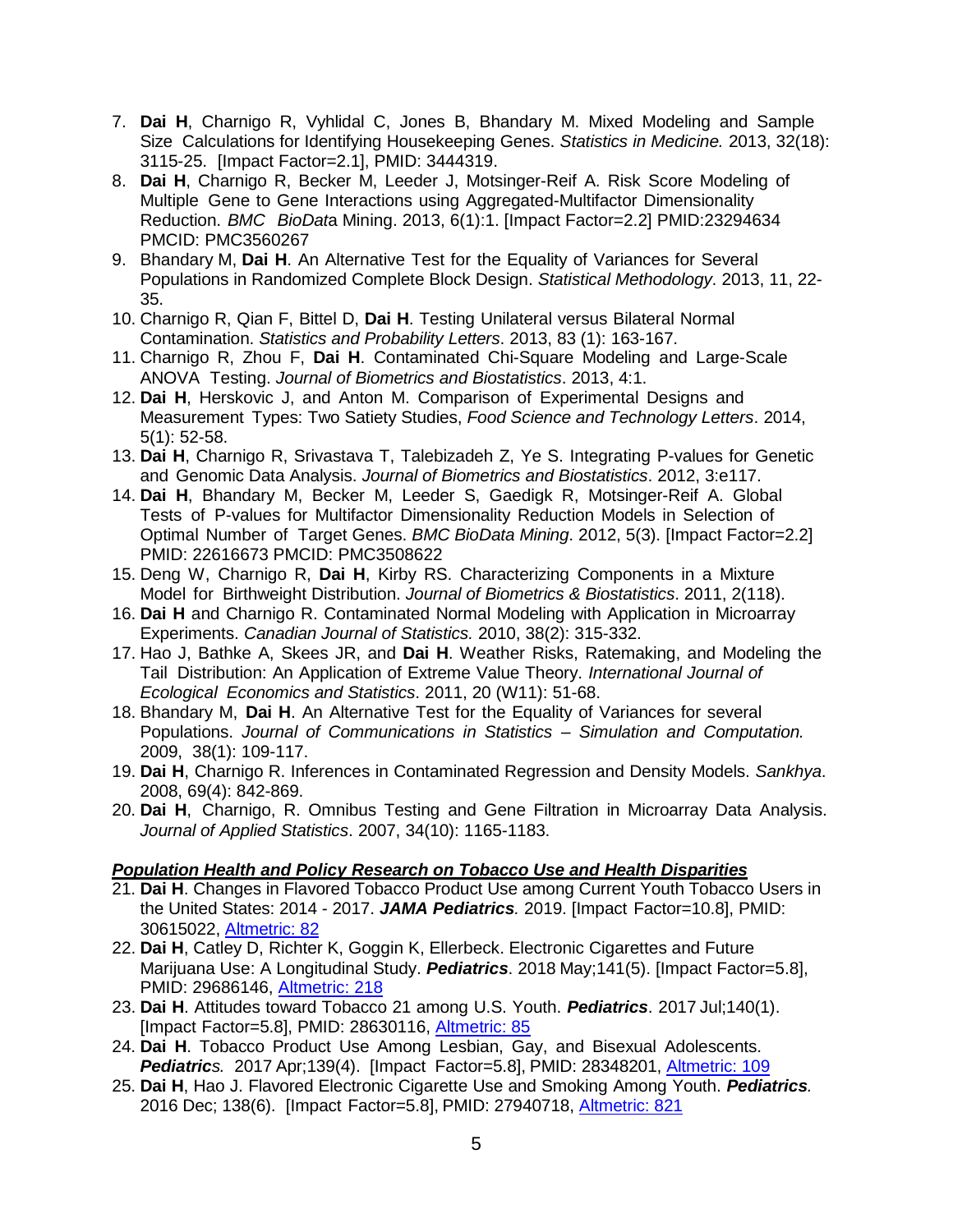- 26. **Dai H**, Meyer. A Population Study of Health Status Among Sexual Minority Older Adults in Select U.S. Geographic Regions**.** *Health Education & Behavior***.** 2019 Jan. [Impact Factor=2.4], PMID: 30606058
- 27. **Dai H**, Leventhal A. Association of Electronic Cigarette Vaping and Subsequent Smoking Relapse Among Former Smokers. *Drug and Alcohol Dependence*, 2019. [Impact Factor=3.3]
- 28. **Dai H**, Hao J. Flavored Tobacco Use among U.S. Adults by Age Group: 2013-2014. *Substance Use and Misuse*. 2018 Oct 31:1-9. [Impact Factor=1.2], PMID: 30380969.
- 29. **Dai H**, Clements M. Trends in Health Care Provider Advice on Youth Tobacco Use: 2011 2015. *American Journal of Preventive Medicine*. 2018 Aug; 55(2):222-230. [Impact Factor=4.5], PMID: 29934017.
- 30. **Dai H**, Hao J, Catley D. Studies on Vape Shop Density, a Response from the Authors. *Nicotine and Tobacco Research.* 2018 Jul; 20(8):1027-1028. [Impact Factor=4.6], PMID: 29065192.
- 31. **Dai H**. Single, Dual, and Poly Use of Flavored Tobacco Products among Youth in the United States: 2014. *Preventing Chronic Disease*. 2018 Jun; 15:170389. [Impact Factor=2.2], [Altmetric: 14](https://cdc.altmetric.com/details/44291732)
- 32. **Dai H**, Hao J. The Effects of Tobacco Control Policies on Retailer Sales to Minors in the United States, 2015. *Tobacco Control*. 2018 May; 27(3):258-260. [Impact Factor=6.3], PMID: 28219976.
- 33. **Dai H**, Hao J. Temporal Trends of Sources of Cigarettes among U.S. High School Students: 2001-2015. *Nicotine and Tobacco Research*. 2018 Jan. [Impact Factor=4.6] PMID: 29342310
- 34. **Dai H**, Catley D. The Effects of Assurances of Voluntary Compliance on Retail Sales to Minors in the United States: 2015-2016. *Preventive Medicine*. 2018 Jun; 111:410-414. [Impact Factor=3.1], PMID:29222044.
- 35. **Dai H**, Hao J. The Prevalence of Exposure to Workplace Secondhand Smoke in the US: 2010 to 2015. *Nicotine and Tobacco Research.* 2017 Nov; 19(11): 1300–1307. [Impact Factor=4.6], PMID: 27986913
- 36. **Dai H**. Exposure to Advertisements and Marijuana Use Among US Adolescents. *Preventing Chronic Disease*. 2017 Nov; 14:170253. [Impact Factor=2.2], PMID: 29191259, PMCID: [PMC5716812.](https://www.ncbi.nlm.nih.gov/pmc/articles/PMC5716812/)
- 37. **Dai H**, Hao J. Geographic Density and Proximity of Vape Shops to Colleges in the USA. *Tobacco Control*. 2017 Jul, 26(4) 379-385 [Impact Factor=6.3], PMID: 27302700.
- 38. **Dai H**, Hao J. Direct Marketing Promotions and Electronic Cigarette Use among U.S. Adults, National Adult Tobacco Survey, 2013-2014. *Preventing Chronic Disease*. 2017 Sep; 14:E48. [Impact Factor=2.2], PMID: 28934079.
- 39. **Dai H**, Hao J, Catley D. Vape Shop Density and Socio-demographic Disparities: A U.S. Census Tract Analysis. *Nicotine and Tobacco Research*. 2017 Nov 1;19(11):1338-1344 [Impact Factor=4.6], PMID:28371830.
- 40. **Dai H**, Hao J. Sleep Deprivation and Chronic Health Conditions Among Sexual Minority Adults. *Behavioral Sleep Medicine.* 2017 Jun; 28: 1-15. [Impact Factor=2.5], PMID: 28657361.
- 41. **Dai H**, Hao J. Electronic Cigarette and Marijuana Use among Youth in the United States. *Addictive Behaviors*. 2017 Mar; 66:48-54. [Impact Factor=2.8], PMID: 27871045.
- 42. **Dai H**, Hao J. Exposure to Advertisements and Susceptibility to Electronic Cigarette Use Among Youth. *Journal of Adolescent Health.* 2016 Dec; 59(6):620-626. [Impact Factor=3.8]. PMID: 27528472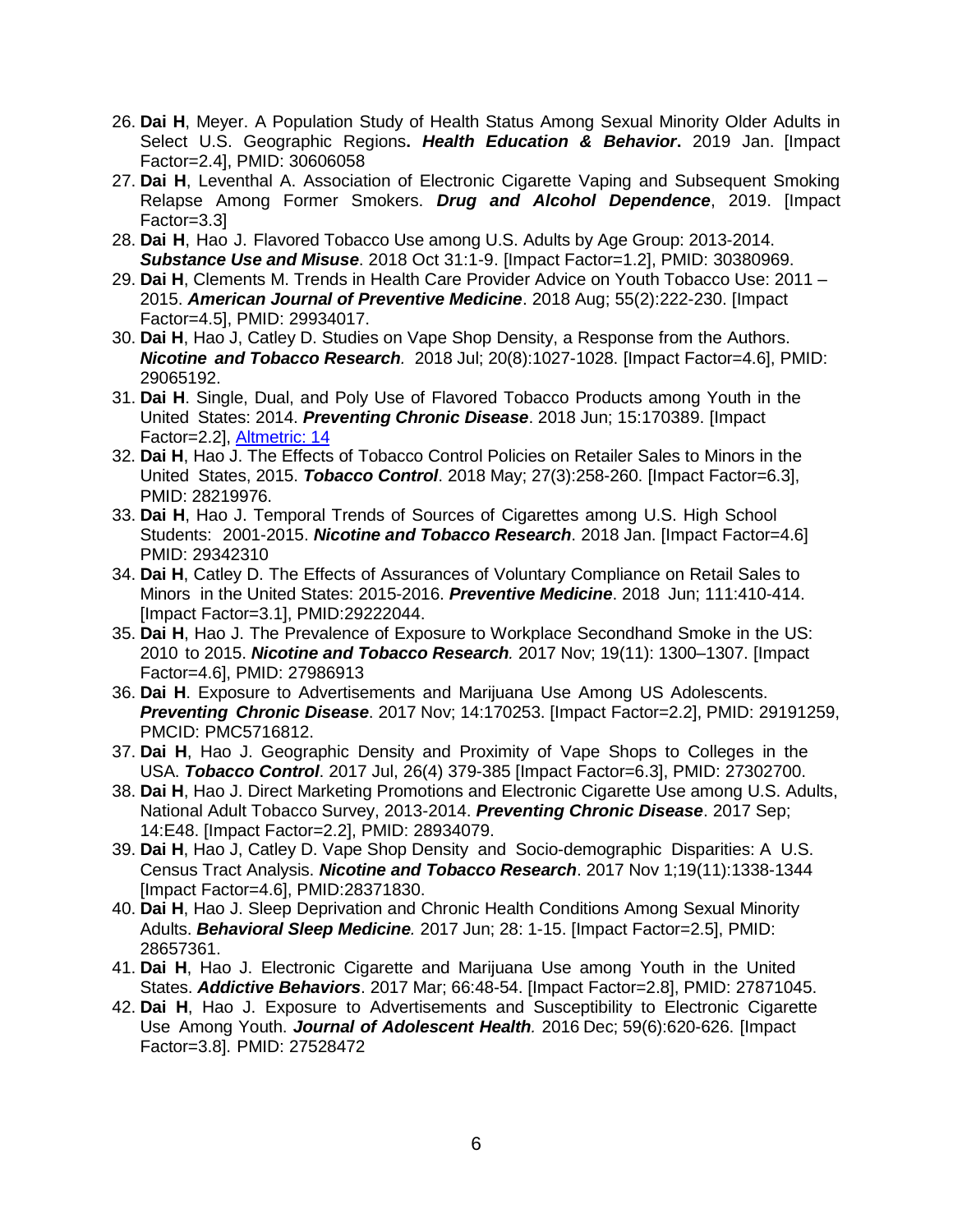## *Social Media Surveillance Research*

- 43. **Dai H**, Hao J. Mining Social Media Data for Opinion Polarities about Electronic Cigarettes. *Tobacco Control***.** 2017 Mar; 26(2):175–180. [Impact Factor=6.3], PMID:26980151.
- 44. **Dai H**, Hao J. Mining Social Media Data on Marijuana Use for Post Traumatic Stress Disorder. *Computers in Human Behavior*. 2017 May; 70: 282-290. [Impact Factor=3.7]
- 45. **Dai H**, Deem M, Hao J. Geographic Variations in Electronic Cigarette Advertisements on Twitter in the United States. *International Journal of Public Health*. 2017 May; 62(4): 479-487. [Impact Factor=2.7], PMID: 27742923.
- 46. **Dai H**, Lee B, Hao J. Predicting Asthma Prevalence by Linking Social Media Data and Traditional Surveys. *The Annals of the American Academy of Political and Social Science*. 2017 Jan; 669(1):75-92. [Impact Factor=1.7]
- 47. Hao J, **Dai H**. Payday Loan Marketing in Social Networks. *Journal of Consumer Affairs*. 2017 May; 52(2):441-451. [Impact Factor=1.1]
- 48. Hao J, **Dai H**. Social Media Content and Sentiment Analysis on Consumer Security Breaches. *Journal of Financial Crime*. 2016, 23(4): 855 – 869.

# *Other Collaborative Studies*

- 49. Cuna A, Lewis T, **Dai H**, Nyp M, Truog W. Timing of postnatal corticosteroid treatment for bronchopulmonary dysplasia: effect on outcomes. *Pediatric Pulmonology*. 2018. [Impact Factor=2.9], PMID: 29191259
- 50. Kumar D, New J, Vishwakarma V, Joshi R, Enders J, Lin F, Dasari S, Gutierrez W, Leef G, Ponnurangam S, Chavan H, Ganaden L, Thornton M, **Dai H**, Tawfik O, Straub J, Shnayder Y, Kakarala K, Tsue T, Girod D, Houten V, Anant S, Krishnamurthy P, Thomas S. Cancer-associated fibroblasts drive glycolysis in a targetable signaling loop implicated in head and neck squamous cell carcinoma progression. *Cancer Research*. 2018 Jul; 78(14):3769-3782. PMID: 29769197. PMCID: PMC6050074. [Impact Factor=9.3]
- 51. Sanderson K, Yu Y, **Dai H**, Willig L, Warady B. [Outcomes of infants receiving chronic](https://link.springer.com/article/10.1007/s00467-018-4056-6)  [peritoneal dialysis: an analysis of the USRDS registry.](https://link.springer.com/article/10.1007/s00467-018-4056-6) *Pediatric Nephrology*. 2018. PMID:3014117 [Impact Factor=2.3] PMID: 30141177
- 52. Lalan S, **Dai H**, Warady B. Outcomes of infants receiving chronic peritoneal dialysis: an analysis of the USRDS registry. *Pediatric Nephrology*. 2018 [Impact Factor=2.3]
- 53. Cuna A, Liu C, Govindarajan S, Queen M, **Dai H**, Truog W. Usefulness of an Online Risk Estimator for Bronchopulmonary Dysplasia in Predicting Corticosteroid Treatment in Preterm Infants. *The Journal of Pediatrics*. 2018 [Impact Factor=3.9]
- 54. New J, Arnold L, Ananth M, Alvi S, Thornton M, Werner L, Tawfik O, **Dai H**, Shnayder Y, Kakarala K, Tsue T, Girod D, Ding W, Anant S, Thomas S. Secretory autophagy in cancer-associated fibroblasts promotes head and neck cancer progression and offers a novel therapeutic target. *Cancer Research*. 2017; 77(23):6679-6691. PMID: 28972076. PMCID: PMC5712244 [Impact Factor=9.3] PMID: 28972076 PMCID: [PMC5712244](https://www.ncbi.nlm.nih.gov/pmc/articles/PMC5712244/)
- 55. Srivastava T, **Dai H**, Heruth D, Alon U, Garola R, Zhou J, Duncan S, El-Meanawy A, McCarthy E, Sharma R, Johnson M, Savin V, Sharma M. Mechanotransduction Signaling in Podocytes from Fluid Flow Shear Stress. American Journal of Physiology - Renal Physiology. 2017 in press. [Impact Factor=3.6] PMID:28877882 PMCID: [PMC5866353](https://www.ncbi.nlm.nih.gov/pmc/articles/PMC5866353/)
- 56. Jones B, Sherwin M, Liu X, **Dai H**, Vyhlidal C. Genetic Variation in the Histamine Production, Response, and Degradation Pathway is associated with Histamine Pharmacodynamic Response in Children with Asthma. *Frontiers in Pharmacology, section Pharmacogenetics and Pharmacogenomics.* January 2017. [Impact Factor=4.4]
- 57. D'Silva L, Whitney S, **Dai H**, Santos M, Kluding P. "The Impact of Diabetes on Mobility, Balance, and Recovery after Repositioning Maneuvers in Individuals with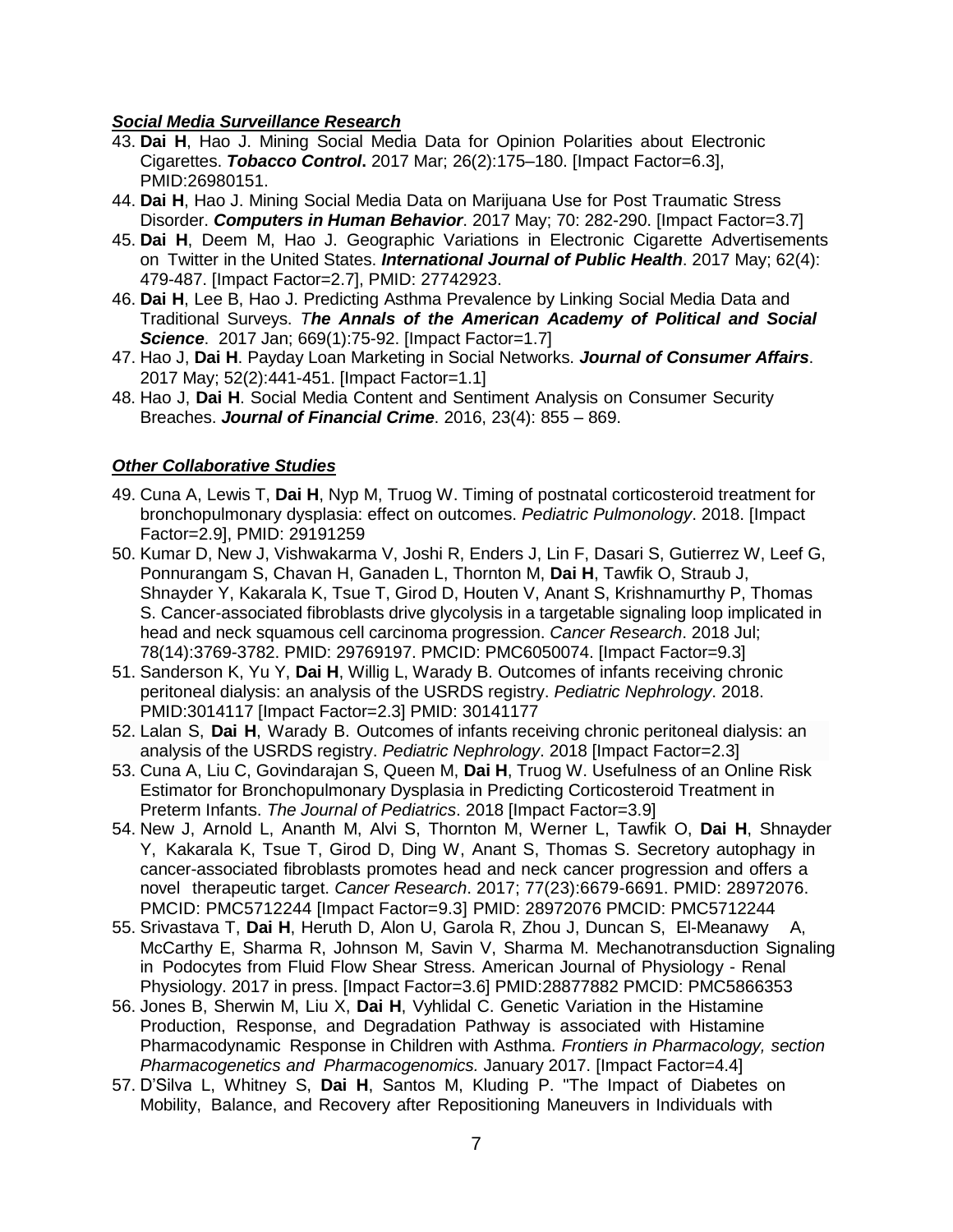Benign Paroxysmal Positional Vertigo", *Journal of Diabetes and Its Complications*. 2017. [Impact Factor=3.0]

- 58. Akangire G, Manimtim W, Nyp M, Townley N, **Dai H**, Norberg M, Taylor J, "Factors Leading to Re-hospitalization for Tracheostomized, Ventilator-Dependent Infants Through 2 Years of Age", *Journal of Perinatology*. 2017. [Impact Factor=2.1]
- 59. D'Silva L, Kluding P, Whitney S, **Dai H**, Santos M. "Postural sway in individuals with type 2 diabetes and concurrent benign paroxysmal positional vertigo", *The International Journal of Neuroscience.* 2017. PMID: 28385058 PMCID[:PMC5857488](https://www.ncbi.nlm.nih.gov/pmc/articles/PMC5857488/)
- 60. Cuna A, Lewis T, Oschman A, **Dai H**, Govindarajan S, Brophy K, Norberg M, Nyp M, Truog W, Outcomes of infants who failed to extubate with systemic corticosteroids, *American Journal of Perinatology*. 2017. PMID:28704843
- 61. Chlebowski M, **Dai H**, Kaine S. The Effect on Somatic Growth of Surgical and Catheter Treatment of Secundum Atrial Septal Defects, *Pediatric Cardiology*. 2017
- 62. Rosterman J, Truog W, Escobar H, Meinert K, Holmes A, **Dai H**, Manimtim W. The impact of neurally adjusted ventilatory assist (NAVA) mode on respiratory severity score and energy expenditure in infants: a randomized crossover trial. *Journal of Perinatology*. 2017 [Impact Factor=2.1] PMID: 29072677
- 63. McLaughlin M, He Y, Brunstrom-Hernandez J, Thio L, Carleton B, Ross C, Gaedigk A, Lewandowski A, **Dai H**, Jusko W, Leeder J. Pharmacogenomic Variability of Oral Baclofen Clearance and Clinical Response in Children with Cerebral Palsy. *PM&R*. 2017 PMID:28867665 PMCID: [PMC5880219](https://www.ncbi.nlm.nih.gov/pmc/articles/PMC5880219/)
- 64. Lyman B, Williams M, Sollazzo J, Hayden A, Hensley P, **Dai H**, Roberts C. Enteral Feeding Set Handling Techniques, *Nutrition in Clinical Practice.* December, 2016*.* [Impact Facto=2.5]
- 65. Lawson C, Attard T, Septer S, **Dai H**. Genetic Counselor Practices Involving Pediatric Patients with FAP: an Investigation of their Self-Reported Strategies for Genetic Testing and Hepatoblastoma Screening. *Journal of Genetic Counseling*. 2016. [Impact Factor=2.0] PMID: 27913912
- 66. D'Silva L, Staecker H, Lin J, Maddux C, Ferraro J, **Dai H**, Kluding P. Otolith Dysfunction in persons with both Diabetes and Benign Paroxysmal Positional Vertigo, *Otology and Neurotology* [Impact Factor=2.0] PMID: 27930443 PMCID[:PMC5303120](https://www.ncbi.nlm.nih.gov/pmc/articles/PMC5303120/)
- 67. Cuna A, Govindarajan S, Oschman A, **Dai H**, Brophy K, BS, Norberg M, Truog W. A Comparison of 7-day Versus 10-day Course of Low-Dose Dexamethasone for Chronically Ventilated Preterm Infants. *Journal of Perinatology.* 2016. [Impact Factor=2.0] PMID: 27906194
- 68. Taylor JM, Oladitan L, Degnan A, Henderson S, **Dai H**, Warady BA. Psychosocial factors that create barriers to managing serum phosphorus levels in pediatric dialysis patients: a retrospective analysis. *J Ren Nutr*. 2016. [Impact Factor=2.3]. PMID: 26993357
- 69. Lalan S, **Dai H**, Warady B. Hypogammaglobulinemia in Infants Receiving Chronic Peritoneal Dialysis. *Pediatric Nephrology*. 2016 [Impact Factor 2.3] PMID:27718085
- 70. Pudur S, Srivastava T, Sharma M, Sharma R, Tarima S, **Dai H**, McCarthy E, Savin V. Serum glomerular albumin permeability activity: association with rapid progression to endstage renal disease in focal segmental glomerulosclerosis. *SpringerPlus*. 2016. PMID: 27104120 PMCID[:PMC4828406](https://www.ncbi.nlm.nih.gov/pmc/articles/PMC4828406/)
- 71. Pearce R, Gaedigk R, Twist G, **Dai H**, Riffel A, Leeder JS and Gaedigk A. Developmental Expression of CYP2B6: A Comprehensive Analysis of mRNA Expression, Protein Content and Bupropion Hydroxylase Activity and the Impact of Genetic Variation. *Drug Metabolism & Disposition*. July 2016. [Impact Factor=3.3] PMID:26608082 PMCID: [PMC4931886.](https://www.ncbi.nlm.nih.gov/pmc/articles/PMC4931886/)
- 72. Raman S, **Dai H**, DeLurgio S, Williams D, Lind M, Patton S, Spertus J, Kosiborod M, Clements M. High Hemoglobin A1c Variability is Associated with Early Risk of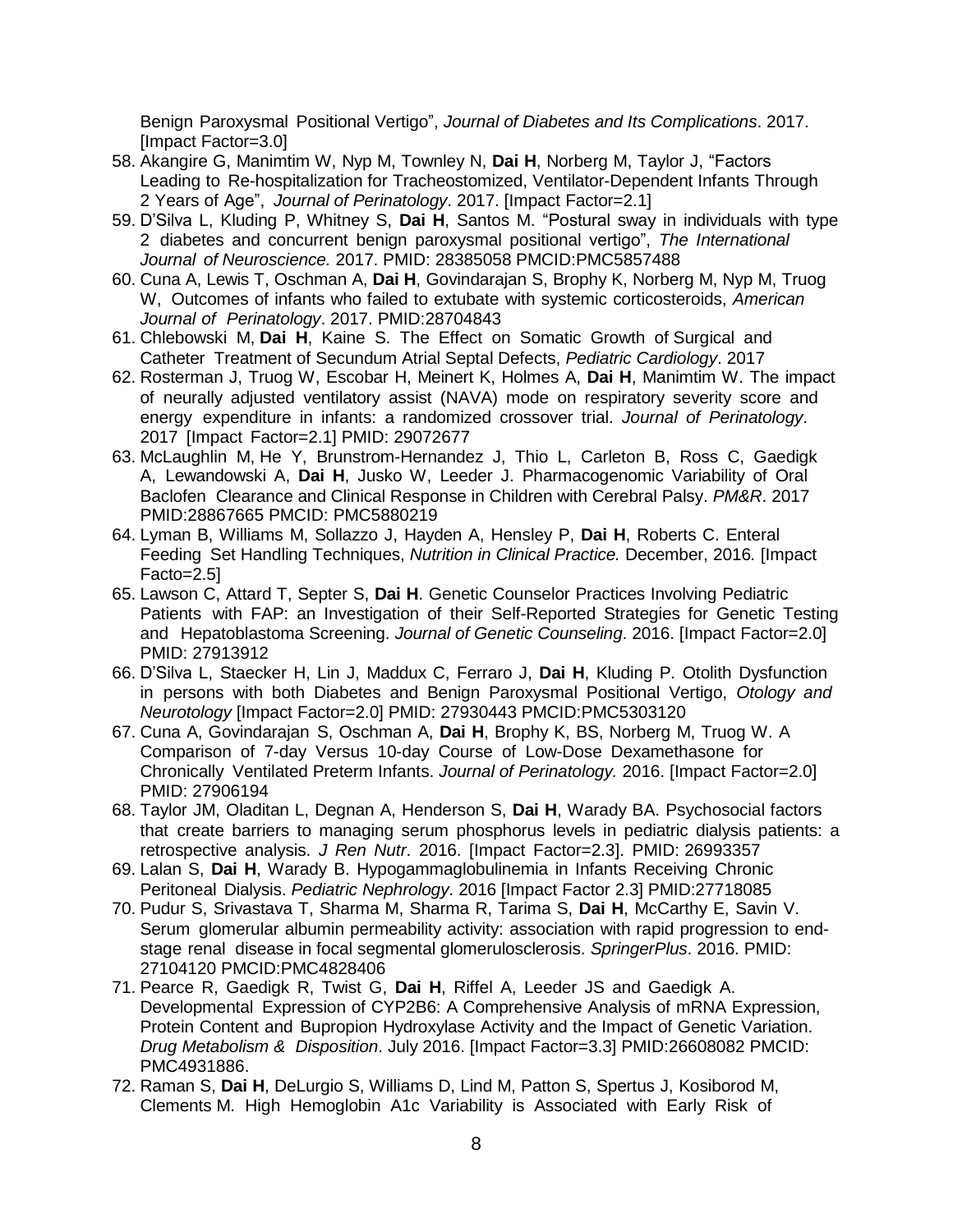Microalbuminuria in Children with T1D. *Pediatric Diabetes*. September 2016. [Impact Factor=3.5] PMID: 26377593.

- 73. Taylor J, Go M , Nyp M, Legino J, Norberg M, **Dai H**, Truog W. Re-hospitalization in Infants Born < 29 Weeks' Gestation during the First 2 Years of Life: Risk Assessment. *American Journal of Perinatology*. 2016.
- 74. Voytek Slowik, Thomas Attard, **Dai H**, Shah R, Septer S. Desmoid Tumors Complicating Familial Adenomatous Polyposis: A Meta-Analysis Mutation Spectrum Of Affected Individuals, *BMC Gastroenterology*. 2015, 15:84. [Impact Factor=2.7]
- 75. Singh J, Merrill E, Sandesara P, Schoeneberg L, **Dai H**, Raghuveer G. Vitamin D, Low Grade Inflammation and Cardiovascular Risk in Young Children – A Pilot Study, Pediatric Cardiology. 2015. PMID: 25832850
- 76. Anvari S, Vyhlidal C, Rezaiekhaligh M, **Dai H**, Jones B. Genetic Variation Along the Histamine Pathway In Children with Allergic vs Non-Allergic Asthma. *American Journal of Respiratory Cell and Molecular Biology*. 2015. [Impact Factor=4.1] PMID: 25909280 PMCID[:PMC4742940](https://www.ncbi.nlm.nih.gov/pmc/articles/PMC4742940/)
- 77. Ghufran B, Broussard J, **Dai H**, Ugrasbul F. The Dilemma of Diagnosing Type-2 Diabetes Mellitus [T2DM] in Overweight Children and Adolescents." *International Journal of Sciences: Basic and Applied Research*. 2015.
- 78. Merrill E, Schoeneberg L, Sandersara P, Molitor-Kirsch E, O'Brien J, **Dai H**, Raghuveer G. Outcomes Following Prolonged Extracorporeal Membrane Oxygenation Support in Children with Cardiac Disease- Extracorporeal Life Support Organization Registry Study, *The Journal of Thoracic and Cardiovascular Surgery*. 2014, 148(2):582- 588. [Impact Factor=2.3]
- 79. Taylor J, Nyp M, Norberg M, **Dai H**, Escobar H, Ellerbeck E, Truog W. Impact of Intercurrent Respiratory Infections on Lung Health in Infants Born < 29 Weeks with Bronchopulmonary Dysplasia, *Journal of Perinatology*. 2014, 34(3): 223-228. [Impact Factor=2.1] PMID: 24335997
- 80. He Y, Brunstrom-Hernandez J, Thio L, Lackey S, Gaebler-Spira D, Kuroda M, Stashinko E, Hoon A, Vargus-Adams J, Stevenson RD, Lowenhaupt S, McLaughlin J, Christensen A, Dosa N, Butler M, Schwabe A, Lopez C, Roge D, Kennedy D, Tilton A, Krach L, Lewandowski A, **Dai H**, Gaedigk A, Leeder J, Jusko W. Population Pharmacokinetics of Oral Baclofen in Pediatric Patients with Cerebral Palsy. *The Journal of Pediatrics*. 2014, 164(5): 1181 -1188. [Impact Factor=3.9] PMID: 24607242 PMCID[:PMC3992203](https://www.ncbi.nlm.nih.gov/pmc/articles/PMC3992203/)
- 81. Denney L, Ferris L, **Dai H**, Maletsky L. Analysis of a Rotary Task Following Total Knee Arthroplasty: Stair Descent with a Cross-over Turn. *Journal of Engineering in Medicine.* 2014, 228 (5): 429 - 438. PMID:24714442
- 82. Lalan S, Abdel-Rahman S, Gaedigk A, Leeder J, Warady B, **Dai H**, Blowey D. Effect of CYP3A5 genotype, steroids, and azoles on tacrolimus in a pediatric renal transplant population. *Pediatric Nephrology*. 2014, 29(10): 2039 - 2049. [Impact Factor 2.3]
- 83. Manickavasagam E, **Dai H**, Griffith J. HPV Vaccine Status and BMI Correlation. *Obesity & Control Therapies: Open Access*. 2014.
- 84. Thornton K, **Dai H**, Septer S, Petrikin J. Effects of Whole Body Therapeutic Hypothermia on Gastrointestinal Morbidity and Feeding Tolerance in Infants with Hypoxic Ischemic Encephalopathy, *International Journal of Pediatrics*. 2014, Article ID 643689. PMID:25214853 PMCID: [PMC4158474](https://www.ncbi.nlm.nih.gov/pmc/articles/PMC4158474/)
- 85. Raje N, Vyhlidal C, **Dai H**, Jones B. Genetic variation within the histamine pathway among patients with asthma- a pilot study. *Journal of Asthma*. 2014. PMID:25295384 PMCID: [PMC4416071](https://www.ncbi.nlm.nih.gov/pmc/articles/PMC4416071/)
- 86. Septer S, Slowik V, Morgan R, **Dai H**, Attard T. Thyroid cancer complicating familial adenomatous polyposis: mutation spectrum of at-risk individuals, *Hereditary Cancer in*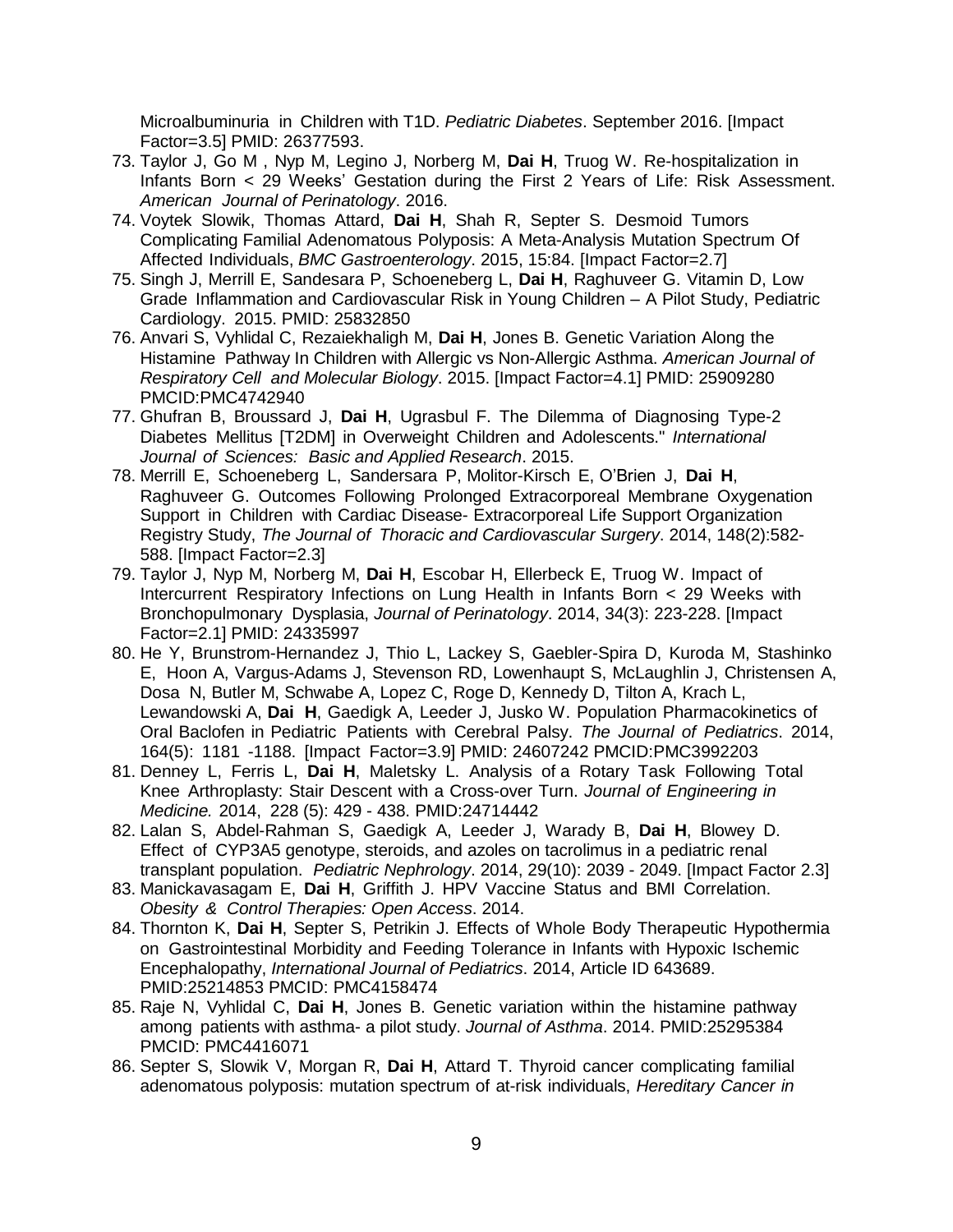*Clinical Practice*. 2013, 11:13. DOI: 10.1186/10.1186/1897-4287-11-13. PMID: 24093640 PMCID: [PMC3854022](https://www.ncbi.nlm.nih.gov/pmc/articles/PMC3854022/)

- 87.Federly T, Jones B, **Dai H**, Dinakar C. Food Specific IgE Levels in Children Should be Interpreted in Context of Total IgE. *Annals of Allergy, Asthma & Immunology*, 2013, 111(1):20-4. [Impact Factor 2.6]
- 88. Jones B, Graham B, Riffel A, **Dai H**, Rosenwasser L, Vyhlidal C. Genetic Variation In The TNFA Promoter Region And TNFA Gene Expression In Subjects With Asthma. *Journal of Asthma.* 2013, 50(6):541-7. PMID:23557460
- 89. Vyhlidal C, Riffel A, Haley K, Sharma S, **Dai H**, Tantisira K, Weiss S, Leeder JS. Cotinine in Human Placenta Predicts Induction of Gene Expression in Fetal Tissues. *Drug Metabolism and Disposition*. 2013, 41(2): 305-11. [Impact Factor=3.3] PMID:23209192 PMCID[:PMC3558855](https://www.ncbi.nlm.nih.gov/pmc/articles/PMC3558855/)
- 90. Kharod A, Ramlogan S, Kumar S, Raghuveer T, Drake W, **Dai H**, Raghuveer G. Childhood Obesity Increases Left Ventricular Mass Irrespective Of Blood Pressure Status. *Pediatric Cardiology*. 2013. DOI: 10.1007/s00246-013-0782-5 PMID:23989657
- 91. Srivastava T, Celsi G, Sharma M, **Dai H**, McCarthy E, Ruiz M, Cudmore P, Alon U, Sharma R, Savin V. Fluid Flow Shear Stress Over Podocytes Is Increased In Solitary Kidney, *Nephrology Dialysis Transplantation*. 2013, 0: 1–8. DOI: 10.1093/ndt/gft387 [Impact Factor=4.1] PMID: 24166460 PMCID[:PMC3888310](https://www.ncbi.nlm.nih.gov/pmc/articles/PMC3888310/)
- 92. Truog W, Nyp M, Taylor J, Gratny L, Escobar H, Manimtim W, Lachica C, Khmour A, Oluola O, Oshodi A, Norberg M, **Dai H**, Pallotto E. Infants Born at <29 Weeks: Pulmonary Outcomes from a Hybrid Perinatal System, *The Journal of Perinatology*. 2013. DOI: 10.1038/jp.2013.125. [Impact Factor=2.1] PMID:24135708
- 93. Vyhlidal C, Riffel A, **Dai H**, Rosenwasser L, Jones B. Detecting gene expression in buccal mucosa in subjects with asthma versus subjects without asthma, *Pediatric Allergy and Immunology*. 2013, 24(2): 138-143. [Impact Factor=3.8] PMID:23448392
- 94. Cheraghi N, **Dai H**, Raghuveer G. Vitamin D Deficiency Is Associated With Atherosclerosis-Promoting Risk Factor Clustering But Not Vascular Damage in Children. *Medical Science Monitor*. 2012, 18(12): CR687-692. PMID: 23197228 PMCID[:PMC3560812](https://www.ncbi.nlm.nih.gov/pmc/articles/PMC3560812/)
- 95. Schurman JV, Friesen CA, **Dai H**, Danda EC, Hyman PE, Cocjin JT. Sleep problems and functional disability in children with functional gastrointestinal disorders: An examination of the potential mediating effects of physical and emotional symptoms. *BMC Gastroenterology*, 2012, 12:142. [Impact Factor=2.7] PMID:23067390 PMCID[:PMC3527282](https://www.ncbi.nlm.nih.gov/pmc/articles/PMC3527282/)
- 96. Becker M, Haandel L, Gaedigk R, Thomas B, Hoeltzel M, Lasky A, **Dai H**, Stobaugh J, Leeder S. Red Blood Cell Folate Concentrations and Polyglutamate Distribution in Juvenile Arthritis: Predictors of Folate Variability. *Pharmacogenetics and Genomics*. 2012, 22(4): 236-246. [Impact Factor=2.9] PMID: 22344247
- 97. Myers A, Gaedigk A, **Dai H**, James L, Jones B, Neville K. Defining Risk Factors for Red Man Syndrome in Children and Adults. *Pediatric Infectious Disease Journal*. 2012, 31(5): 464-468. [Impact Factor=2.7] PMID:22327873 PMCID: [PMC3333837](https://www.ncbi.nlm.nih.gov/pmc/articles/PMC3333837/)
- 98. Srivastava T, Garg U, Ruiz M, **Dai H**, Alon U. Serum 25(OH)-Vitamin D Level in Children: Is There a Need to Change the Reference Range Based on 2011 Institute of Medicine Report? *Clinical Pediatrics*. 2011. PMID: 22104423
- 99. Binns C, Etchison W, Bloodgood E, Minton C, Thompson N, Collins M, Hunter S, and **Dai H**. Body Mass Index and Percent Body Fat as Indicators for Obesity in an Adolescent Athletic Population. *Sports Health: A Multidisciplinary Approach*. 2011, 3: 249- 252.
- 100. Srivastava T, **Dai H**, Haney C, Along U. Serum Vitamin D Level and Acute Phase ReactionFollowing Initial Intravenous Bisphosphonate. *Journal of Bone and Mineral Research.* 2011, 26: 437-8. [Impact Factor=6.3]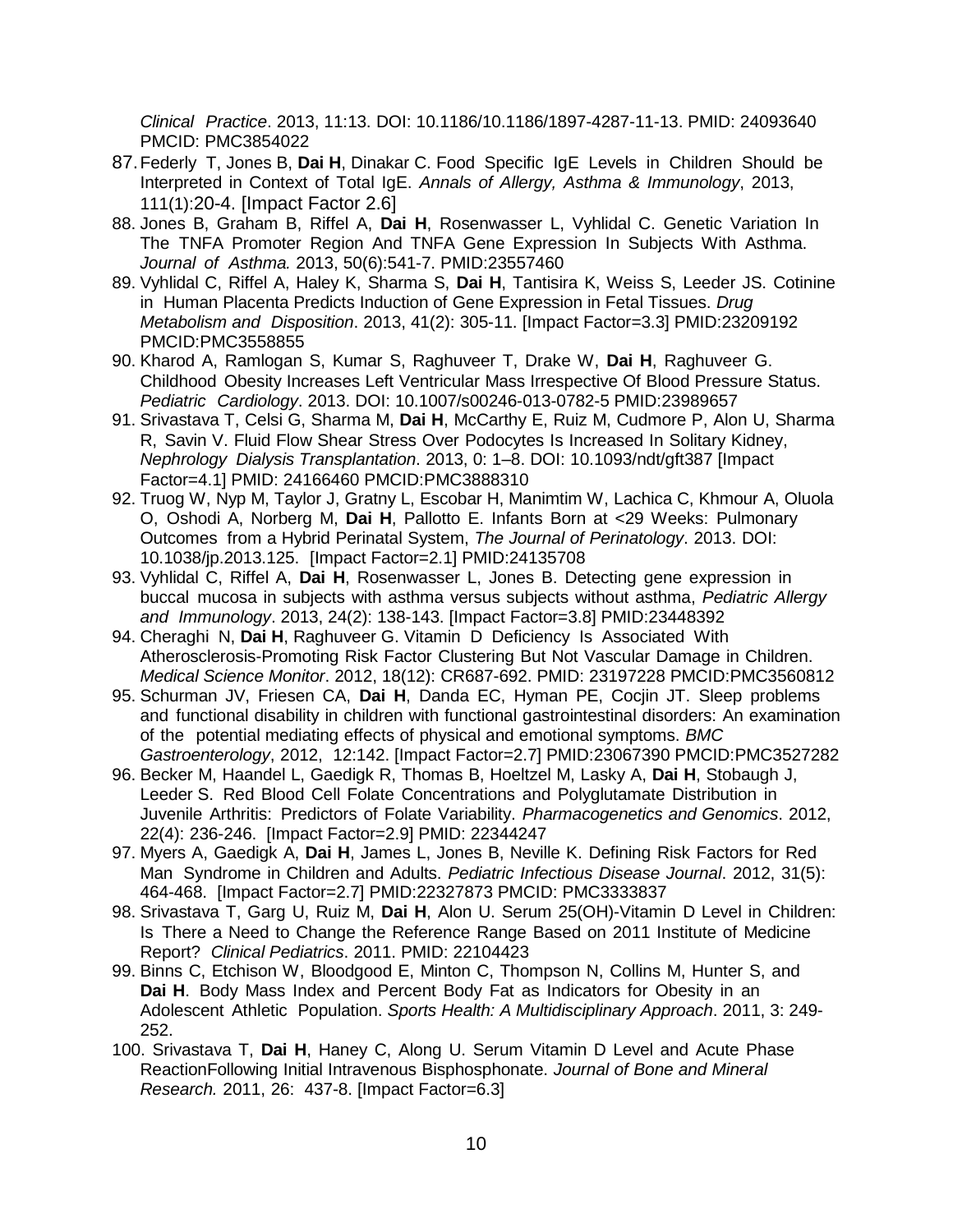- 101. Becker M, Gaedigk R, Haandel L, Thomas B, Lasky A, Hoeltzel M, **Dai H**, Stobaugh J, Leeder T. The Effect of Genotype on Methotrexate Polyglutamate Variability in Juvenile Idiopathic Arthritis and Association with Drug Response. *Arthritis and Rheumatism*. 2011, 63(1): 276-85. [Impact Factor=7.8] PMID:20954192
- 102. Sithisarn T, Bada HS, **Dai H**, Randall DC, Legan SJ. Effects of perinatal cocaine exposure on open field behavior and the response to corticotropin releasing hormone (CRH) in rat offspring. *Brain Research.* 2011, 1370: 136-144. [Impact Factor=2.7]
- 103. Philip B, Carre M, **Dai H**, and Hubert B. Variability of ASA Physical Status Class Assignment among Pediatric Sedation Practitioners. *International Journal of Adolescent Medicine and Health*. 2009, 21(2): 213-220. PMID: 19702201
- 104. Sithisarn T, Bada H, **Dai H**, Reinhardt C, Randall D, and Legan S. Effects of Perinatal Oxycodone Exposure on the Response to CRH in Late Adolescent Rats. *Neurotoxicology and Teratology.* 2008, 30(2): 118-124. [Impact Factor=2.8] PMID:18255259
- 105. John V, **Dai H**, Talati A, Charnigo R, Neuman MR, Bada H. Autonomic Alterations in Cocaine-Exposed Neonates Following Orthostatic Stress. *Pediatric Research*. 2007, 61(2): 251-256. [Impact Factor=2.8] PMID: 17237731
- 106. Griffith JR, Gantz S, Lowry J, **Dai H**, and Bada H. Insurance Reimbursement in a University-Based Primary Care Pediatric Weight Management Clinic. *Journal of the National Medical Association*. 2007, 99(9): 1037-1041.

#### **Media Outreach**

- ▶ November 2016, Media interview on "Flavored Electronic Cigarette Use and Smoking Among Youth" published in *Pediatrics*. This study received 100 media citations, including [Altmetric,](https://www.altmetric.com/details/13415143/news) *[NewYork](https://www.nytimes.com/2016/12/08/health/e-cigarettes-united-states.html?_r=0) Times, [HealthDay](https://consumer.healthday.com/cancer-information-5/electronic-cigarettes-970/flavored-e-cigarettes-may-lure-teens-to-smoking-study-716576.html) News, [Yahoo](https://www.yahoo.com/news/kids-flavored-e-cigs-more-likely-want-try-163852662.html?soc_src=mail&soc_trk=ma) News, Fox [News,](http://www.foxnews.com/health/2016/11/07/kids-who-use-flavored-e-cigs-more-likely-to-want-to-try-cigarettes.html) [2minutesmedicine,](http://www.2minutemedicine.com/flavored-e-cigarette-use-associated-with-higher-smoking-risks-in-youth/) [MedPage](http://www.medpagetoday.com/pulmonology/smoking/61270) Today, [Reuters](http://www.reuters.com/article/us-health-ecigarettes-kids-idUSKBN13223G) [Health,](http://www.reuters.com/article/us-health-ecigarettes-kids-idUSKBN13223G) [WebMD.com,](http://www.webmd.com/smoking-cessation/news/20161107/flavored-e-cigarettes-may-entice-teens-to-smoke-study) [Health.com.](http://www.health.com/news/flavored-e-cigarettes-may-entice-teens-smoke-study)*
- ▶ December 2016, Media interview on "Exposure to Advertisements and Susceptibility to Electronic Cigarette Use Among Youth." published in *Journal of Adolescent Health*. *Science News for [Students](https://www.sciencenewsforstudents.org/article/high-school-vapers-often-become-heavy-smokers)*
- March 2017, Media interview on "Tobacco Product Use Among Lesbian, Gay, and Bisexual Adolescents" published in *Pediatrics.* This study received multiple media citations, including *[Altmetric,](https://www.altmetric.com/details/18169768) [Reuters,](https://urldefense.proofpoint.com/v2/url?u=http-3A__www.reuters.com_article_health-2Dadolescents-2Dlgb-2Dtobacco-2DidUSL2N1H40N0&d=DwMGaQ&c=Zl2T6vaIOSZ-iGixmidu-Jjpn1CKtCl7U5wJPI4UCTc&r=7NpryHmPZklUydsJr3mz_13GdvLijJBDGwX6T7U1xBg&m=H6ydrZZuPtQH9vdYfsLD1g05wvUNKE-Cf2H6oH3YEbk&s=Vrp8VzcgYoc-0XPDJjSWUDFQln4_r3CqZwz5NZ_v1c8&e) [Physician's](http://www.physiciansbriefing.com/Article.asp?AID=721001) Briefing, [International](https://urldefense.proofpoint.com/v2/url?u=http-3A__www.ibtimes.com_lgbtq-2Dcommunity-2Dmore-2Dvulnerable-2Dsmoking-2Dnew-2Dstudy-2Dshows-2Dpossible-2Dlinks-2D2517135&d=DwMGaQ&c=Zl2T6vaIOSZ-iGixmidu-Jjpn1CKtCl7U5wJPI4UCTc&r=7NpryHmPZklUydsJr3mz_13GdvLijJBDGwX6T7U1xBg&m=e8jHhNJI9x0jKo_sF9EeMhGSLrRnMRnU63SftV4OYcc&s=LvZuNJ8JPVPKvUcr145W8XmTT13PfRZMQAgxcSr1Muo&e) Business Times, [Huffington](http://www.huffingtonpost.com/entry/anal-cancer-screening-down-under-prooves-satisfactory_us_58e79758e4b0acd784ca5748?section=us_queer-voicess) Post, Health [Newsline,](https://urldefense.proofpoint.com/v2/url?u=http-3A__www.healthnewsline.net_lesbians-2Dgays-2Dbisexual-2Dsmoke_2536407_&d=DwMGaQ&c=Zl2T6vaIOSZ-iGixmidu-Jjpn1CKtCl7U5wJPI4UCTc&r=7NpryHmPZklUydsJr3mz_13GdvLijJBDGwX6T7U1xBg&m=e8jHhNJI9x0jKo_sF9EeMhGSLrRnMRnU63SftV4OYcc&s=_1o9CKaZu1pa1PJzZuJRxLbyYohrSCi4AYc6exIjgl4&e) [KDAL-FM,](https://urldefense.proofpoint.com/v2/url?u=http-3A__kdal610.com_news_articles_2017_mar_27_lesbian-2Dand-2Dbisexual-2Dgirls-2Dmore-2Dlikely-2Dthan-2Dother-2Dteens-2Dto-2Dsmoke_&d=DwMGaQ&c=Zl2T6vaIOSZ-iGixmidu-Jjpn1CKtCl7U5wJPI4UCTc&r=7NpryHmPZklUydsJr3mz_13GdvLijJBDGwX6T7U1xBg&m=H6ydrZZuPtQH9vdYfsLD1g05wvUNKE-Cf2H6oH3YEbk&s=m4DAGZ533EPA2PTr09rYHDQ2Hkrg1gfxXYN7-JZGdVw&e) [WHTC-AM,](https://urldefense.proofpoint.com/v2/url?u=http-3A__whtc.com_news_articles_2017_mar_27_lesbian-2Dand-2Dbisexual-2Dgirls-2Dmore-2Dlikely-2Dthan-2Dother-2Dteens-2Dto-2Dsmoke_&d=DwMGaQ&c=Zl2T6vaIOSZ-iGixmidu-Jjpn1CKtCl7U5wJPI4UCTc&r=7NpryHmPZklUydsJr3mz_13GdvLijJBDGwX6T7U1xBg&m=H6ydrZZuPtQH9vdYfsLD1g05wvUNKE-Cf2H6oH3YEbk&s=hpMEQVdSfKLgTfdtGGgwKsd5lRZRjxd3zowOtemtJRk&e) M.D. [Alert,](https://urldefense.proofpoint.com/v2/url?u=http-3A__www.mdalert.com_news_article_lesbian-2Dand-2Dbisexual-2Dgirls-2Dmore-2Dlikely-2Dthan-2Dother-2Dteens-2Dto-2Dsmoke&d=DwMGaQ&c=Zl2T6vaIOSZ-iGixmidu-Jjpn1CKtCl7U5wJPI4UCTc&r=7NpryHmPZklUydsJr3mz_13GdvLijJBDGwX6T7U1xBg&m=H6ydrZZuPtQH9vdYfsLD1g05wvUNKE-Cf2H6oH3YEbk&s=k2naiubocB-j1RfHs-Zf4EQknctcACRJhDXeMg8VOo4&e) New [England](https://urldefense.proofpoint.com/v2/url?u=http-3A__mms.tveyes.com_PlaybackPortal.aspx-3FSavedEditID-3Ddd7c9410-2De95a-2D4290-2D92eb-2De71557c9d7c5&d=DwMGaQ&c=Zl2T6vaIOSZ-iGixmidu-Jjpn1CKtCl7U5wJPI4UCTc&r=7NpryHmPZklUydsJr3mz_13GdvLijJBDGwX6T7U1xBg&m=H6ydrZZuPtQH9vdYfsLD1g05wvUNKE-Cf2H6oH3YEbk&s=Jha-05kPIHQ7Jj-tUjF1hTrY0uWYeotlEBwAatILGQ0&e) Cable [News,](https://urldefense.proofpoint.com/v2/url?u=http-3A__mms.tveyes.com_PlaybackPortal.aspx-3FSavedEditID-3Ddd7c9410-2De95a-2D4290-2D92eb-2De71557c9d7c5&d=DwMGaQ&c=Zl2T6vaIOSZ-iGixmidu-Jjpn1CKtCl7U5wJPI4UCTc&r=7NpryHmPZklUydsJr3mz_13GdvLijJBDGwX6T7U1xBg&m=H6ydrZZuPtQH9vdYfsLD1g05wvUNKE-Cf2H6oH3YEbk&s=Jha-05kPIHQ7Jj-tUjF1hTrY0uWYeotlEBwAatILGQ0&e) [WNYT-TV](https://urldefense.proofpoint.com/v2/url?u=http-3A__mms.tveyes.com_PlaybackPortal.aspx-3FSavedEditID-3D20d2ec00-2D9366-2D45ef-2D8e73-2D83e33a72527d&d=DwMGaQ&c=Zl2T6vaIOSZ-iGixmidu-Jjpn1CKtCl7U5wJPI4UCTc&r=7NpryHmPZklUydsJr3mz_13GdvLijJBDGwX6T7U1xBg&m=H6ydrZZuPtQH9vdYfsLD1g05wvUNKE-Cf2H6oH3YEbk&s=mH3_6CrePO4dtBrtHZCg--i5DTjXkZWq1bcpknnsBLQ&e) ! NBC [News,](https://urldefense.proofpoint.com/v2/url?u=http-3A__www.nbcnews.com_feature_nbc-2Dout_lesbian-2Dbisexual-2Dgirls-2Dmore-2Dlikely-2Dother-2Dteens-2Dsmoke-2Dstudy-2Dfinds-2Dn739436&d=DwMGaQ&c=Zl2T6vaIOSZ-iGixmidu-Jjpn1CKtCl7U5wJPI4UCTc&r=vmhpSwaauH9dDIUnqJYVMY-qsDJhi27Hiim0k2KJ_ZA&m=fcETrCrGAAIJayDd_hjDnCmbOOzEdtlu0he6lAhW5OI&s=8IMggkURDIXQ00ZfIF9Vu_5YoseFFCjdHkKsuG2urUA&e) [Business](https://urldefense.proofpoint.com/v2/url?u=http-3A__www.businessinsider.com_r-2Dlesbian-2Dand-2Dbisexual-2Dgirls-2Dmore-2Dlikely-2Dthan-2Dother-2Dteens-2Dto-2Dsmoke-2D2017-2D3&d=DwMGaQ&c=Zl2T6vaIOSZ-iGixmidu-Jjpn1CKtCl7U5wJPI4UCTc&r=vmhpSwaauH9dDIUnqJYVMY-qsDJhi27Hiim0k2KJ_ZA&m=fcETrCrGAAIJayDd_hjDnCmbOOzEdtlu0he6lAhW5OI&s=jWMz4xxYikoi7X_ph3A2luPtFNd8oWaPMPD79exIDfU&e) Insider, Pink [News,](https://urldefense.proofpoint.com/v2/url?u=http-3A__www.pinknews.co.uk_2017_03_28_lesbians-2Dand-2Dbisexual-2Dwomen-2Dmore-2Dlikely-2Dto-2Dsmoke-2Dthan-2Dstraight-2Dpeople-2Dstudy-2Dfinds_&d=DwMGaQ&c=Zl2T6vaIOSZ-iGixmidu-Jjpn1CKtCl7U5wJPI4UCTc&r=vmhpSwaauH9dDIUnqJYVMY-qsDJhi27Hiim0k2KJ_ZA&m=fcETrCrGAAIJayDd_hjDnCmbOOzEdtlu0he6lAhW5OI&s=wj4-1LA9ap70w-NC9t3xD0KNelfHU6xkzWhgq5gEQ3Y&e) [Doctor's](https://urldefense.proofpoint.com/v2/url?u=https-3A__www.doctorslounge.com_index.php_news_pb_70977&d=DwMGaQ&c=Zl2T6vaIOSZ-iGixmidu-Jjpn1CKtCl7U5wJPI4UCTc&r=vmhpSwaauH9dDIUnqJYVMY-qsDJhi27Hiim0k2KJ_ZA&m=fcETrCrGAAIJayDd_hjDnCmbOOzEdtlu0he6lAhW5OI&s=RBkIlVZrafggIPsQfDUBktULCIn3KMi0VoToXmunQ10&e) Lounge, [WTAG-FM](https://urldefense.proofpoint.com/v2/url?u=http-3A__mms.tveyes.com_PlaybackPortal.aspx-3FSavedEditID-3D865115de-2D2c3a-2D4ce8-2Dab1b-2D9a9f98133022&d=DwMGaQ&c=Zl2T6vaIOSZ-iGixmidu-Jjpn1CKtCl7U5wJPI4UCTc&r=vmhpSwaauH9dDIUnqJYVMY-qsDJhi27Hiim0k2KJ_ZA&m=fcETrCrGAAIJayDd_hjDnCmbOOzEdtlu0he6lAhW5OI&s=BhnKTqo0lRxlrN2fPbVyrRgxdyH71TY-x3ulY9uhhTg&e)*.
- June 2017, Media interview on "Attitudes toward Tobacco 21 among U.S. Youth" published in *Pediatrics.* This study received multiple media citations, including *[Altmetric,](https://www.altmetric.com/details/18169768) [Reuters,](https://urldefense.proofpoint.com/v2/url?u=http-3A__www.reuters.com_article_health-2Dadolescents-2Dlgb-2Dtobacco-2DidUSL2N1H40N0&d=DwMGaQ&c=Zl2T6vaIOSZ-iGixmidu-Jjpn1CKtCl7U5wJPI4UCTc&r=7NpryHmPZklUydsJr3mz_13GdvLijJBDGwX6T7U1xBg&m=H6ydrZZuPtQH9vdYfsLD1g05wvUNKE-Cf2H6oH3YEbk&s=Vrp8VzcgYoc-0XPDJjSWUDFQln4_r3CqZwz5NZ_v1c8&e) [Physician's](http://www.physiciansbriefing.com/Article.asp?AID=721001) Briefing, [International](https://urldefense.proofpoint.com/v2/url?u=http-3A__www.ibtimes.com_lgbtq-2Dcommunity-2Dmore-2Dvulnerable-2Dsmoking-2Dnew-2Dstudy-2Dshows-2Dpossible-2Dlinks-2D2517135&d=DwMGaQ&c=Zl2T6vaIOSZ-iGixmidu-Jjpn1CKtCl7U5wJPI4UCTc&r=7NpryHmPZklUydsJr3mz_13GdvLijJBDGwX6T7U1xBg&m=e8jHhNJI9x0jKo_sF9EeMhGSLrRnMRnU63SftV4OYcc&s=LvZuNJ8JPVPKvUcr145W8XmTT13PfRZMQAgxcSr1Muo&e) Business Times, [Huffington](http://www.huffingtonpost.com/entry/anal-cancer-screening-down-under-prooves-satisfactory_us_58e79758e4b0acd784ca5748?section=us_queer-voicess) Post, Health [Newsline,](https://urldefense.proofpoint.com/v2/url?u=http-3A__www.healthnewsline.net_lesbians-2Dgays-2Dbisexual-2Dsmoke_2536407_&d=DwMGaQ&c=Zl2T6vaIOSZ-iGixmidu-Jjpn1CKtCl7U5wJPI4UCTc&r=7NpryHmPZklUydsJr3mz_13GdvLijJBDGwX6T7U1xBg&m=e8jHhNJI9x0jKo_sF9EeMhGSLrRnMRnU63SftV4OYcc&s=_1o9CKaZu1pa1PJzZuJRxLbyYohrSCi4AYc6exIjgl4&e) [KDAL-FM,](https://urldefense.proofpoint.com/v2/url?u=http-3A__kdal610.com_news_articles_2017_mar_27_lesbian-2Dand-2Dbisexual-2Dgirls-2Dmore-2Dlikely-2Dthan-2Dother-2Dteens-2Dto-2Dsmoke_&d=DwMGaQ&c=Zl2T6vaIOSZ-iGixmidu-Jjpn1CKtCl7U5wJPI4UCTc&r=7NpryHmPZklUydsJr3mz_13GdvLijJBDGwX6T7U1xBg&m=H6ydrZZuPtQH9vdYfsLD1g05wvUNKE-Cf2H6oH3YEbk&s=m4DAGZ533EPA2PTr09rYHDQ2Hkrg1gfxXYN7-JZGdVw&e) [WHTC-AM,](https://urldefense.proofpoint.com/v2/url?u=http-3A__whtc.com_news_articles_2017_mar_27_lesbian-2Dand-2Dbisexual-2Dgirls-2Dmore-2Dlikely-2Dthan-2Dother-2Dteens-2Dto-2Dsmoke_&d=DwMGaQ&c=Zl2T6vaIOSZ-iGixmidu-Jjpn1CKtCl7U5wJPI4UCTc&r=7NpryHmPZklUydsJr3mz_13GdvLijJBDGwX6T7U1xBg&m=H6ydrZZuPtQH9vdYfsLD1g05wvUNKE-Cf2H6oH3YEbk&s=hpMEQVdSfKLgTfdtGGgwKsd5lRZRjxd3zowOtemtJRk&e) M.D. [Alert,](https://urldefense.proofpoint.com/v2/url?u=http-3A__www.mdalert.com_news_article_lesbian-2Dand-2Dbisexual-2Dgirls-2Dmore-2Dlikely-2Dthan-2Dother-2Dteens-2Dto-2Dsmoke&d=DwMGaQ&c=Zl2T6vaIOSZ-iGixmidu-Jjpn1CKtCl7U5wJPI4UCTc&r=7NpryHmPZklUydsJr3mz_13GdvLijJBDGwX6T7U1xBg&m=H6ydrZZuPtQH9vdYfsLD1g05wvUNKE-Cf2H6oH3YEbk&s=k2naiubocB-j1RfHs-Zf4EQknctcACRJhDXeMg8VOo4&e) New [England](https://urldefense.proofpoint.com/v2/url?u=http-3A__mms.tveyes.com_PlaybackPortal.aspx-3FSavedEditID-3Ddd7c9410-2De95a-2D4290-2D92eb-2De71557c9d7c5&d=DwMGaQ&c=Zl2T6vaIOSZ-iGixmidu-Jjpn1CKtCl7U5wJPI4UCTc&r=7NpryHmPZklUydsJr3mz_13GdvLijJBDGwX6T7U1xBg&m=H6ydrZZuPtQH9vdYfsLD1g05wvUNKE-Cf2H6oH3YEbk&s=Jha-05kPIHQ7Jj-tUjF1hTrY0uWYeotlEBwAatILGQ0&e) Cable News, [WNYT-TV](https://urldefense.proofpoint.com/v2/url?u=http-3A__mms.tveyes.com_PlaybackPortal.aspx-3FSavedEditID-3D20d2ec00-2D9366-2D45ef-2D8e73-2D83e33a72527d&d=DwMGaQ&c=Zl2T6vaIOSZ-iGixmidu-Jjpn1CKtCl7U5wJPI4UCTc&r=7NpryHmPZklUydsJr3mz_13GdvLijJBDGwX6T7U1xBg&m=H6ydrZZuPtQH9vdYfsLD1g05wvUNKE-Cf2H6oH3YEbk&s=mH3_6CrePO4dtBrtHZCg--i5DTjXkZWq1bcpknnsBLQ&e) ! NBC [News,](https://urldefense.proofpoint.com/v2/url?u=http-3A__www.nbcnews.com_feature_nbc-2Dout_lesbian-2Dbisexual-2Dgirls-2Dmore-2Dlikely-2Dother-2Dteens-2Dsmoke-2Dstudy-2Dfinds-2Dn739436&d=DwMGaQ&c=Zl2T6vaIOSZ-iGixmidu-Jjpn1CKtCl7U5wJPI4UCTc&r=vmhpSwaauH9dDIUnqJYVMY-qsDJhi27Hiim0k2KJ_ZA&m=fcETrCrGAAIJayDd_hjDnCmbOOzEdtlu0he6lAhW5OI&s=8IMggkURDIXQ00ZfIF9Vu_5YoseFFCjdHkKsuG2urUA&e) [Business](https://urldefense.proofpoint.com/v2/url?u=http-3A__www.businessinsider.com_r-2Dlesbian-2Dand-2Dbisexual-2Dgirls-2Dmore-2Dlikely-2Dthan-2Dother-2Dteens-2Dto-2Dsmoke-2D2017-2D3&d=DwMGaQ&c=Zl2T6vaIOSZ-iGixmidu-Jjpn1CKtCl7U5wJPI4UCTc&r=vmhpSwaauH9dDIUnqJYVMY-qsDJhi27Hiim0k2KJ_ZA&m=fcETrCrGAAIJayDd_hjDnCmbOOzEdtlu0he6lAhW5OI&s=jWMz4xxYikoi7X_ph3A2luPtFNd8oWaPMPD79exIDfU&e) Insider, Pink [News,](https://urldefense.proofpoint.com/v2/url?u=http-3A__www.pinknews.co.uk_2017_03_28_lesbians-2Dand-2Dbisexual-2Dwomen-2Dmore-2Dlikely-2Dto-2Dsmoke-2Dthan-2Dstraight-2Dpeople-2Dstudy-2Dfinds_&d=DwMGaQ&c=Zl2T6vaIOSZ-iGixmidu-Jjpn1CKtCl7U5wJPI4UCTc&r=vmhpSwaauH9dDIUnqJYVMY-qsDJhi27Hiim0k2KJ_ZA&m=fcETrCrGAAIJayDd_hjDnCmbOOzEdtlu0he6lAhW5OI&s=wj4-1LA9ap70w-NC9t3xD0KNelfHU6xkzWhgq5gEQ3Y&e) [Doctor's](https://urldefense.proofpoint.com/v2/url?u=https-3A__www.doctorslounge.com_index.php_news_pb_70977&d=DwMGaQ&c=Zl2T6vaIOSZ-iGixmidu-Jjpn1CKtCl7U5wJPI4UCTc&r=vmhpSwaauH9dDIUnqJYVMY-qsDJhi27Hiim0k2KJ_ZA&m=fcETrCrGAAIJayDd_hjDnCmbOOzEdtlu0he6lAhW5OI&s=RBkIlVZrafggIPsQfDUBktULCIn3KMi0VoToXmunQ10&e) Lounge, [WTAG-FM](https://urldefense.proofpoint.com/v2/url?u=http-3A__mms.tveyes.com_PlaybackPortal.aspx-3FSavedEditID-3D865115de-2D2c3a-2D4ce8-2Dab1b-2D9a9f98133022&d=DwMGaQ&c=Zl2T6vaIOSZ-iGixmidu-Jjpn1CKtCl7U5wJPI4UCTc&r=vmhpSwaauH9dDIUnqJYVMY-qsDJhi27Hiim0k2KJ_ZA&m=fcETrCrGAAIJayDd_hjDnCmbOOzEdtlu0he6lAhW5OI&s=BhnKTqo0lRxlrN2fPbVyrRgxdyH71TY-x3ulY9uhhTg&e)*
- December 2017, Expert commentary on "One in four gay, lesbian, bisexual teens attempt suicide", *[Reuters](https://www.reuters.com/article/us-health-teens-lgbq-suicide/one-in-four-gay-lesbian-bisexual-teens-attempt-suicide-idUSKBN1ED2LS)*.
- March 2018, Expert commentary on "More U.S. schools offering safe spaces for LGBTQ youth", *[Reuters](https://www.reuters.com/article/us-health-teens-lgbtq/more-u-s-schools-offering-safe-spaces-for-lgbtq-youth-idUSKCN1GK2V9)*.
- $\triangleright$  April 2018, Media interview on "Electronic Cigarettes and Future Marijuana Use: A Longitudinal Study." published in *Pediatrics.* This study received multiple media citations,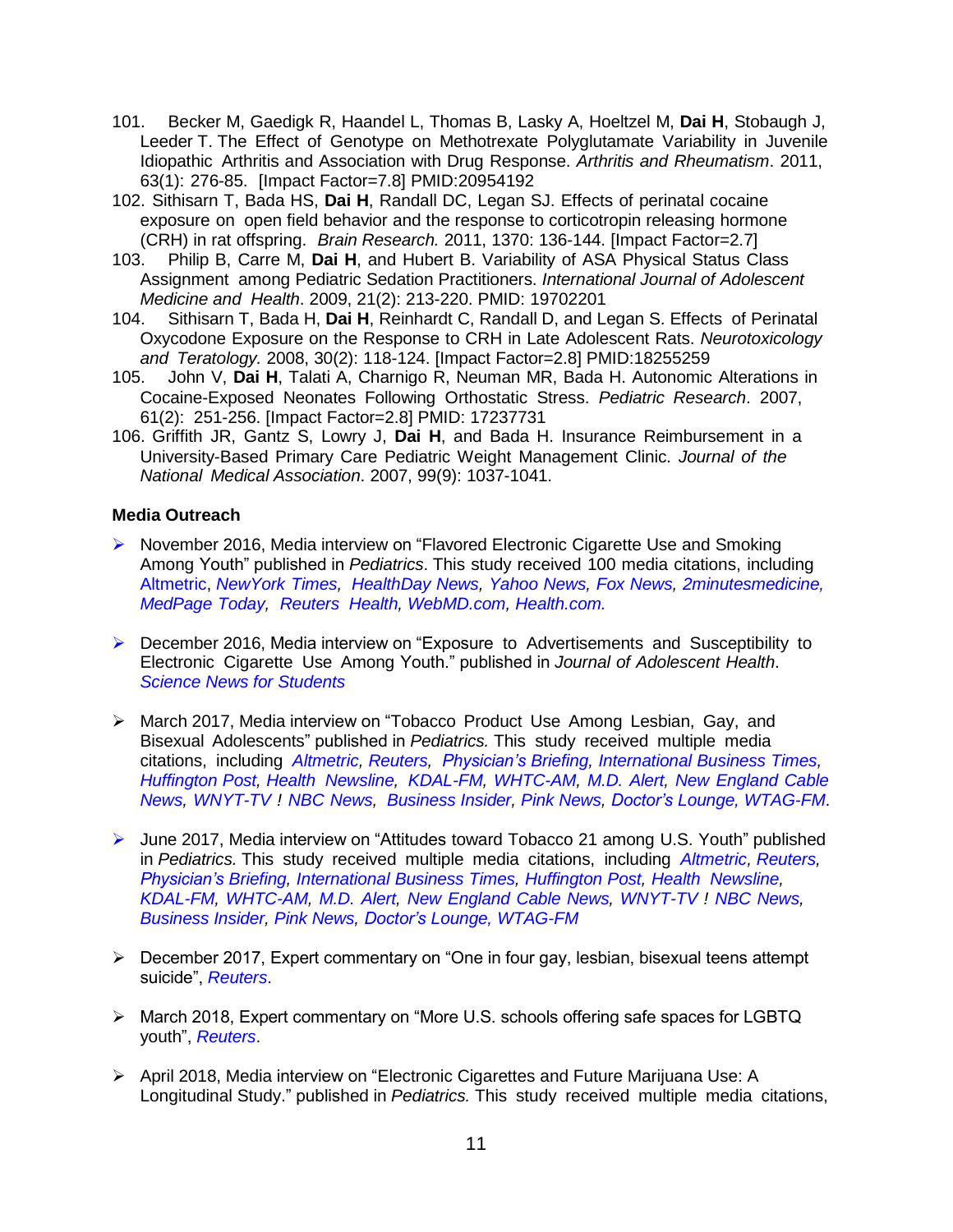including *[Altmetric,](https://www.altmetric.com/details/38887591?src=bookmarklet) [Reuters,](https://urldefense.proofpoint.com/v2/url?u=https-3A__www.reuters.com_article_us-2Dhealth-2Decigarettes-2Dteens_vaping-2Dtied-2Dto-2Dhigher-2Drisk-2Dthat-2Dteens-2Dwill-2Dtry-2Dmarijuana-2DidUSKBN1HU2MW&d=DwMFAg&c=Zl2T6vaIOSZ-iGixmidu-Jjpn1CKtCl7U5wJPI4UCTc&r=vmhpSwaauH9dDIUnqJYVMY-qsDJhi27Hiim0k2KJ_ZA&m=WL6rLCZPNY60jVG0cj_xZd3AzR9sGznSNC8G0YEgIuc&s=N1m2My1okeFPwIxhNQjG7Y2T7wYyOWK4P2qH_zvO2IA&e=) [Yahoo! 7 News](https://urldefense.proofpoint.com/v2/url?u=https-3A__au.news.yahoo.com_a_40040728_vaping-2Dtied-2Dto-2Dhigher-2Drisk-2Dthat-2Dteens-2Dwill-2Dtry-2Dmarijuana_&d=DwMFAg&c=Zl2T6vaIOSZ-iGixmidu-Jjpn1CKtCl7U5wJPI4UCTc&r=vmhpSwaauH9dDIUnqJYVMY-qsDJhi27Hiim0k2KJ_ZA&m=WL6rLCZPNY60jVG0cj_xZd3AzR9sGznSNC8G0YEgIuc&s=UzYulj3gdMWw8uRFabqw3pVIqd3ikwizvn5WZUP_BpA&e=)*, *[Aol](https://urldefense.proofpoint.com/v2/url?u=https-3A__www.aol.com_article_news_2018_04_23_vaping-2Dtied-2Dto-2Dhigher-2Drisk-2Dthat-2Dteens-2Dwill-2Dtry-2Dmarijuana_23418358_&d=DwMFAg&c=Zl2T6vaIOSZ-iGixmidu-Jjpn1CKtCl7U5wJPI4UCTc&r=vmhpSwaauH9dDIUnqJYVMY-qsDJhi27Hiim0k2KJ_ZA&m=WL6rLCZPNY60jVG0cj_xZd3AzR9sGznSNC8G0YEgIuc&s=pLhZ0jFhuFnhGQGoCg47NrOGTNRFY4qtGjz5iw4fzsA&e=)*.*, [Business Insider](https://urldefense.proofpoint.com/v2/url?u=http-3A__www.businessinsider.com_r-2Dvaping-2Dtied-2Dto-2Dhigher-2Drisk-2Dthat-2Dteens-2Dwill-2Dtry-2Dmarijuana-2D2018-2D4-3Fr-3DUK-26IR-3DT&d=DwMFAg&c=Zl2T6vaIOSZ-iGixmidu-Jjpn1CKtCl7U5wJPI4UCTc&r=vmhpSwaauH9dDIUnqJYVMY-qsDJhi27Hiim0k2KJ_ZA&m=WL6rLCZPNY60jVG0cj_xZd3AzR9sGznSNC8G0YEgIuc&s=RKSo2FQV-l2Ws_zIWJC73efWHXVFI_AKVDmgXBjYCK4&e=)*, *[HealthDay News](https://urldefense.proofpoint.com/v2/url?u=https-3A__consumer.healthday.com_cancer-2Dinformation-2D5_electronic-2Dcigarettes-2D970_could-2Dvaping-2Dlead-2Dteens-2Dto-2Dpot-2Dsmoking-2D733155.html&d=DwMFAg&c=Zl2T6vaIOSZ-iGixmidu-Jjpn1CKtCl7U5wJPI4UCTc&r=vmhpSwaauH9dDIUnqJYVMY-qsDJhi27Hiim0k2KJ_ZA&m=WL6rLCZPNY60jVG0cj_xZd3AzR9sGznSNC8G0YEgIuc&s=TnPScQafULsd4p0Xr8qh5Iv5YBkE5ivyUMpf0cxODpg&e=)*, *[U.S.](https://urldefense.proofpoint.com/v2/url?u=https-3A__health.usnews.com_health-2Dcare_articles_2018-2D04-2D23_could-2Dvaping-2Dlead-2Dteens-2Dto-2Dpot-2Dsmoking&d=DwMFAg&c=Zl2T6vaIOSZ-iGixmidu-Jjpn1CKtCl7U5wJPI4UCTc&r=vmhpSwaauH9dDIUnqJYVMY-qsDJhi27Hiim0k2KJ_ZA&m=WL6rLCZPNY60jVG0cj_xZd3AzR9sGznSNC8G0YEgIuc&s=3Ere_5qZxb9LHfHf7SHcM_VA8b9yQvN6P6MbZ02E1LI&e=)  [News & World Report](https://urldefense.proofpoint.com/v2/url?u=https-3A__health.usnews.com_health-2Dcare_articles_2018-2D04-2D23_could-2Dvaping-2Dlead-2Dteens-2Dto-2Dpot-2Dsmoking&d=DwMFAg&c=Zl2T6vaIOSZ-iGixmidu-Jjpn1CKtCl7U5wJPI4UCTc&r=vmhpSwaauH9dDIUnqJYVMY-qsDJhi27Hiim0k2KJ_ZA&m=WL6rLCZPNY60jVG0cj_xZd3AzR9sGznSNC8G0YEgIuc&s=3Ere_5qZxb9LHfHf7SHcM_VA8b9yQvN6P6MbZ02E1LI&e=)*, *[Newsmax,](https://urldefense.proofpoint.com/v2/url?u=https-3A__www.newsmax.com_health_health-2Dnews_teens-2Dvape-2Dmarijuana-2Dhealth_2018_04_23_id_856162_&d=DwMFAg&c=Zl2T6vaIOSZ-iGixmidu-Jjpn1CKtCl7U5wJPI4UCTc&r=vmhpSwaauH9dDIUnqJYVMY-qsDJhi27Hiim0k2KJ_ZA&m=WL6rLCZPNY60jVG0cj_xZd3AzR9sGznSNC8G0YEgIuc&s=Q7_GNqS-3IPRk7daAihefiUzcZsVl1oR5ISmTVIAOr4&e=) [Doctors Lounge](https://urldefense.proofpoint.com/v2/url?u=https-3A__www.doctorslounge.com_index.php_news_hd_79951&d=DwMFAg&c=Zl2T6vaIOSZ-iGixmidu-Jjpn1CKtCl7U5wJPI4UCTc&r=vmhpSwaauH9dDIUnqJYVMY-qsDJhi27Hiim0k2KJ_ZA&m=WL6rLCZPNY60jVG0cj_xZd3AzR9sGznSNC8G0YEgIuc&s=vbUqEOO4Fuar3RA5n1kTeCxRJ9zSAbyxPz3Q2JZvyaM&e=)*, *[Medical Xpr](https://urldefense.proofpoint.com/v2/url?u=https-3A__medicalxpress.com_news_2018-2D04-2Dvaping-2Dteens-2Dpot.html&d=DwMFAg&c=Zl2T6vaIOSZ-iGixmidu-Jjpn1CKtCl7U5wJPI4UCTc&r=vmhpSwaauH9dDIUnqJYVMY-qsDJhi27Hiim0k2KJ_ZA&m=WL6rLCZPNY60jVG0cj_xZd3AzR9sGznSNC8G0YEgIuc&s=whhouEDSEEjZOZWEBCwR4Hm_JxqTkitCLvsGUPZ1M3w&e=)*ess*, [The Inquirer,](https://urldefense.proofpoint.com/v2/url?u=http-3A__www.philly.com_philly_business_cannabis_HealthDay733155-5F20180423-5FCould-5FVaping-5FLead-5FTeens-5Fto-5FPot-5FSmoking-5F.html&d=DwMFAg&c=Zl2T6vaIOSZ-iGixmidu-Jjpn1CKtCl7U5wJPI4UCTc&r=vmhpSwaauH9dDIUnqJYVMY-qsDJhi27Hiim0k2KJ_ZA&m=WL6rLCZPNY60jVG0cj_xZd3AzR9sGznSNC8G0YEgIuc&s=Ts5G9fQFa2msFgxnRhsqiWsIpqztHGa-zdWhN_RNN0U&e=) [MD Edge,](https://urldefense.proofpoint.com/v2/url?u=https-3A__www.mdedge.com_psychiatry_article_163867_adolescent-2Dmedicine_e-2Dcigarette-2Duse-2Dteens-2Dincreases-2Drisk-2Dcannabis-2Duse&d=DwMFAg&c=Zl2T6vaIOSZ-iGixmidu-Jjpn1CKtCl7U5wJPI4UCTc&r=7NpryHmPZklUydsJr3mz_13GdvLijJBDGwX6T7U1xBg&m=yM0SivOEBW5J34_wCzTawjY9j2wWtGguR_LgTTQSiR4&s=Ps115HDiFpwH2BFDtDMUI7sZX0f0ZJbOHs9G7LfxCfQ&e=) [2-Minute Medicine](https://urldefense.proofpoint.com/v2/url?u=https-3A__www.2minutemedicine.com_teens-2De-2Dcigarette-2Duse-2Dindependently-2Dlinked-2Dto-2Dfuture-2Dmarijuana-2Duse_&d=DwMFAg&c=Zl2T6vaIOSZ-iGixmidu-Jjpn1CKtCl7U5wJPI4UCTc&r=7NpryHmPZklUydsJr3mz_13GdvLijJBDGwX6T7U1xBg&m=yM0SivOEBW5J34_wCzTawjY9j2wWtGguR_LgTTQSiR4&s=dMfozPRQJRWLvVxBx7s43coBhlIO8SRpWgGvSMkxJNw&e=)*, *[WITN-TV](https://urldefense.proofpoint.com/v2/url?u=http-3A__mms.tveyes.com_PlaybackPortal.aspx-3FSavedEditID-3D235ed6a3-2D2566-2D4226-2Db6c5-2D9d93d702862d&d=DwMFAg&c=Zl2T6vaIOSZ-iGixmidu-Jjpn1CKtCl7U5wJPI4UCTc&r=7NpryHmPZklUydsJr3mz_13GdvLijJBDGwX6T7U1xBg&m=yM0SivOEBW5J34_wCzTawjY9j2wWtGguR_LgTTQSiR4&s=-HV2VvgLdkkZXEwrrptIHM7zwm7J1IOyr6YqWO9uGwU&e=)* and *[WTHR-TV.](https://urldefense.proofpoint.com/v2/url?u=http-3A__mms.tveyes.com_PlaybackPortal.aspx-3FSavedEditID-3Da1eca345-2D8eb4-2D4ed8-2Db05f-2D4ece4a465d45&d=DwMFAg&c=Zl2T6vaIOSZ-iGixmidu-Jjpn1CKtCl7U5wJPI4UCTc&r=7NpryHmPZklUydsJr3mz_13GdvLijJBDGwX6T7U1xBg&m=yM0SivOEBW5J34_wCzTawjY9j2wWtGguR_LgTTQSiR4&s=Jk2TbgUiRP6GehmqOp-Ync9SPvA-O8RXNuF_xDPfJRA&e=)*

- $\triangleright$  August 2018, Expert commentary on "Vaping, other tobacco products tied to higher risk that teens will try marijuana", *[Reuters](https://www.reuters.com/article/us-health-kids-smoking/vaping-other-tobacco-products-tied-to-higher-risk-that-teens-will-try-marijuana-idUSKBN1KR279)*
- $\triangleright$  August 2018, Expert commentary on "Teens who vape or use hookah are more likely to use marijuana later, study finds", *[CNN.com](https://www.cnn.com/2018/08/06/health/vape-hookah-marijuana-teens-study/index.html)*.
- October 2018, [UNMC: E-cigarette, cigar use among youth focus of study -](https://www.unmc.edu/news.cfm?match=22780&pk_campaign=email&pk_kwd=Ecigarette_cigar_use_among_youth_focus_of_study) Hongying Dai, [Ph.D., associate professor of biostatistics, UNMC College of Public Health, will conduct the](https://www.unmc.edu/news.cfm?match=22780&pk_campaign=email&pk_kwd=Ecigarette_cigar_use_among_youth_focus_of_study)  [NIH-funded study.](https://www.unmc.edu/news.cfm?match=22780&pk_campaign=email&pk_kwd=Ecigarette_cigar_use_among_youth_focus_of_study)
- January 2019, six media interviews on "Changes in Flavored Tobacco Product Use among Current Youth Tobacco Users in the United States: 2014 – 2017" published in *JAMA Pediatrics*, including [Reuters,](https://www.reuters.com/article/us-health-teens-smoking/flavored-tobacco-use-rising-in-us-kids-as-vaping-takes-off-idUSKCN1P129X) [MedicalResearch,](https://medicalresearch.com/tobacco-research/teen-e-cigarette-use-drives-flavored-tobacco-sales/46792/) [MEDPAGETODAY,](https://www.medpagetoday.com/pulmonology/smoking/77297) [United Press](https://www.upi.com/Health_News/2019/01/07/E-cig-popularity-fuels-spike-in-flavored-tobacco-use-among-teenagers/7861546869869/?rc_fifo=1)  [International,](https://www.upi.com/Health_News/2019/01/07/E-cig-popularity-fuels-spike-in-flavored-tobacco-use-among-teenagers/7861546869869/?rc_fifo=1) [MD Magazine](https://www.mdmag.com/medical-news/use-flavored-tobacco-products-rise-youth)

# **Academic Advising**

- 2018-: Dissertation Advisor for Adam Kusi Appiah, Ph.D. student in Biostatistics at UNMC
- 2018-: Dissertation committee member for [Karl Stessy Bisselou Moukagna,](https://www.unmc.edu/publichealth/departments/biostatistics/current-students/karl.html) Ph.D. student in Biostatistics at UNMC
- 2018-: Dissertation committee member for Ellen Kerns, Ph.D. student in Biomedical Informatics at UNMC
- 2018-: Dissertation committee member for Mariam Taiwo, Ph.D. student in Health Promotion & Disease Prevention Research at UNMC
- 2016-2018: Mentor for Dr. Janelle Noel-MacDonnell, a post-doctoral scholar at CMH
- ▶ 2018: Mentor for Irene Guo, a summer intern student at CMH
- 2016-2017: Co-Mentor for William Chew, a summer intern student at CMH
- 2014-2015: Scholarship oversight committee for Nazia Tabassum: Pediatric Hematology Oncology Fellow PGY6
- $\geq$  2018: Dissertation committee member for Raje Nikita on the Master of Science in Clinical Research (MSCR) at KUMC.
- 2018: Co-mentor for July Jean, Developmental-Behavioral Fellow, "Patterns of Use of Non-Ambulatory Services in Pediatric Patients with Attention Deficit/Hyperactivity Disorder" oral presentation at CMH Research Days May 15-17.

## **Editorial Duties and Grant Review Services**

#### **Journal Services**

- Associate Editor, BMC Public Health (2018-)
- $\triangleright$  Editorial Board Member for 'JP Journal of Biostatistics' (2010 )
- Editorial Board Member for 'Journal of Biometrics & Biostatistics' (2012 )
- Editorial Board Member for 'Frontiers in Genetics' (2011 )
- Referee for Biostatistics, Frontiers in Bioengineering and Biotechnology, IEEE/ACM Transactions on Computational Biology and Bioinformatics, Frontiers in Genetics, Computers in Biology and Medicine, Medical Science Monitor, Journal of Data Science, Journal of Probability and Statistical Science, Journal of Statistical Theory and Practice,